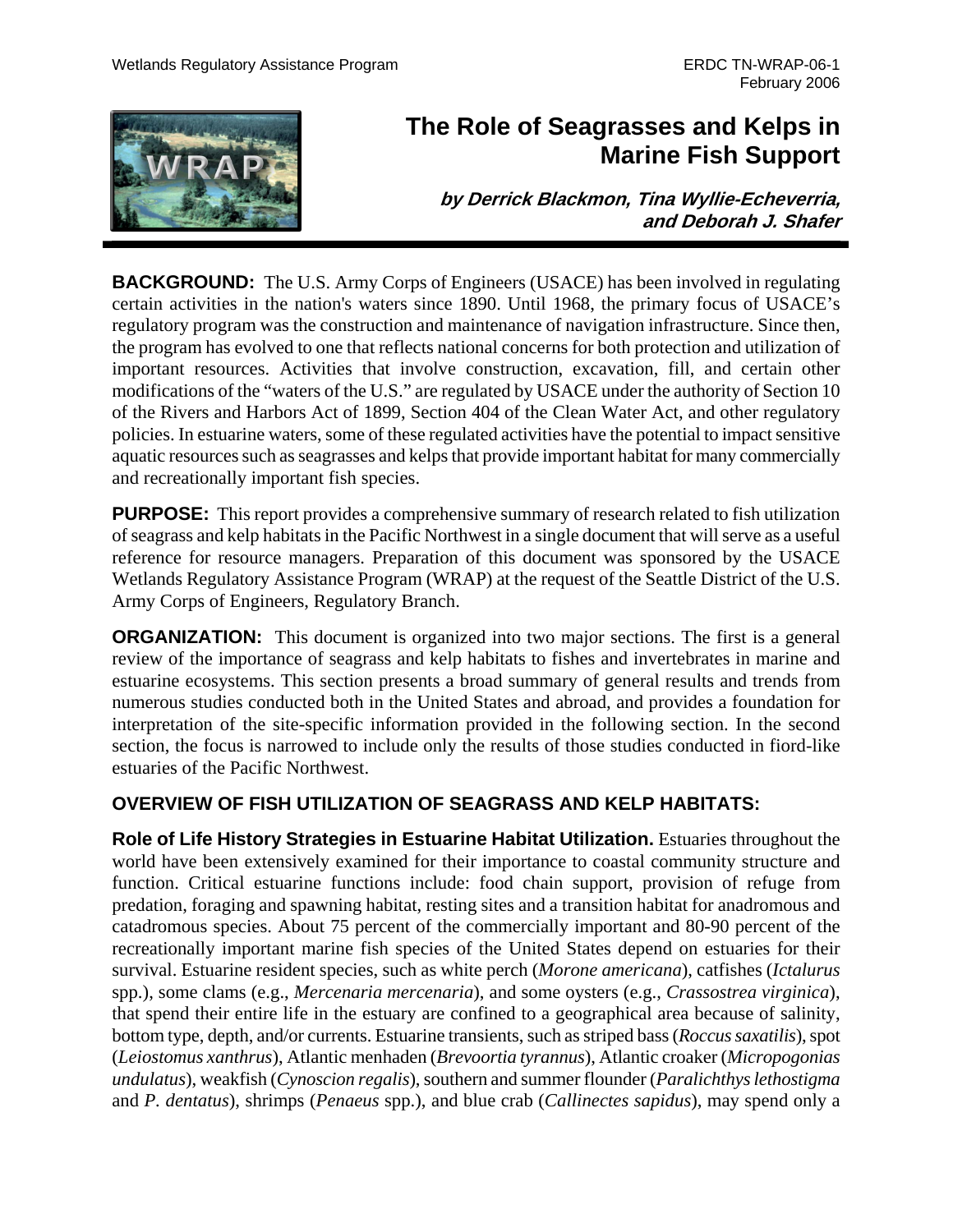portion of their life cycle in estuaries. Although highly mobile anadromous and catadromous fishes (e.g., salmonids, river herrings, and shads) spend the majority of their lives in saltwater, they use estuaries as conduits to reach spawning headwaters. Juvenile life history stages of anadromous species also use the estuary as they move from fresh water to the open ocean (Simenstad et al. 1982).

Many of these estuarine-dependent species are vulnerable to over-fishing, degradation of water quality, and loss of critical habitats. The 1996 Sustainable Fisheries Act amendments to the Magnuson-Stevens Act focus on essential fish habitats. The Act mandates identification and description of estuarine habitats used by managed species for spawning, feeding, breeding or growth, and identification of anthropogenic threats to these habitats (Rader and Davis 1997), and specifically targets managed species.

The role of seagrasses as a nursery area for early life history stages of some species is a frequently cited function of submerged aquatic vegetation (SAV) (Beck et al. 2001). SAV provides a rich source of food in the form of epibenthic and epiphytic organisms (Ryer 1987, Haas 2002, Webb 1991, Webb and Parsons 1992). By spending a portion of their lives in seagrasses, juveniles of some commercially important species are able to survive and grow at optimal rates (Kikuchi 1980, Thayer et al. 1984, Zieman and Zieman 1989). For example, megalopa of the blue crab are known to migrate from the continental shelf to estuarine seagrass beds where they metamorphose into juveniles, and remain for a large portion of their early life (Montane et al. 1995). However, most of what we know about the importance of seagrasses as nursery habitats comes from subtropical and tropical regions in the western Atlantic Ocean and Australia. The role of seagrasses as nursery habitat in temperate or boreal regions is not as well understood. For example, two studies conducted in temperate Australia and Cape Cod, Massachusetts indicated that seagrasses are not as important to commercially valuable species as once thought (Heck et al. 1995, Gilanders and Kingsford 1996). This evidence highlights the need for detailed examination of seagrasses at a regional level to determine their role as habitat for ecologically and economically important species. Density, growth, survival, and movement need to be evaluated to determine the importance of a particular area/habitat as a nursery (Beck et al. 2001).

**Role of Physical Structure in Habitat Utilization.** Physical structure often plays a key role in determining the distribution and abundance of marine organisms in estuaries (Sale and Douglas 1984, Smock et al. 1985, Carpenter and Lodge 1986). Patterns in organism distribution and abundance in structurally complex habitats like seagrasses, marshes, and kelps (versus sand, mud, and other bare bottom environments) have been the subject of extensive study.

Seagrasses are often the dominant subtidal vegetation in coastal environments (Sogard and Able 1991, Orth 1992), and comprise the biological and physical constructs for coastal ecosystems from the tropics to boreal regions (Hemminga et al. 1991). The prevailing paradigm, based on studies in the United States, holds that seagrasses harbor greater concentrations of fishes than do unvegetated habitats (Heck et al. 1989, 1997; Edgar and Shaw 1995; Jordan et al. 1996; Jenkins et al. 1997; Kenyon et al. 1997; Levin et al. 1997; Guidetti 2000; Hindell et al. 2000; Short et al. 2001; Stunz et al. 2002). Habitat complexity, survival potential, and habitat preference are often cited as primary reasons for the increased densities of organisms found in vegetated habitats (Choat 1982, Orth et al. 1984, Orth 1992, Edgar and Robertson 1992, Levin and Hay 1996). An extensive literature exists on the role of submerged aquatic vegetation in providing a refuge from predation (see review by Orth et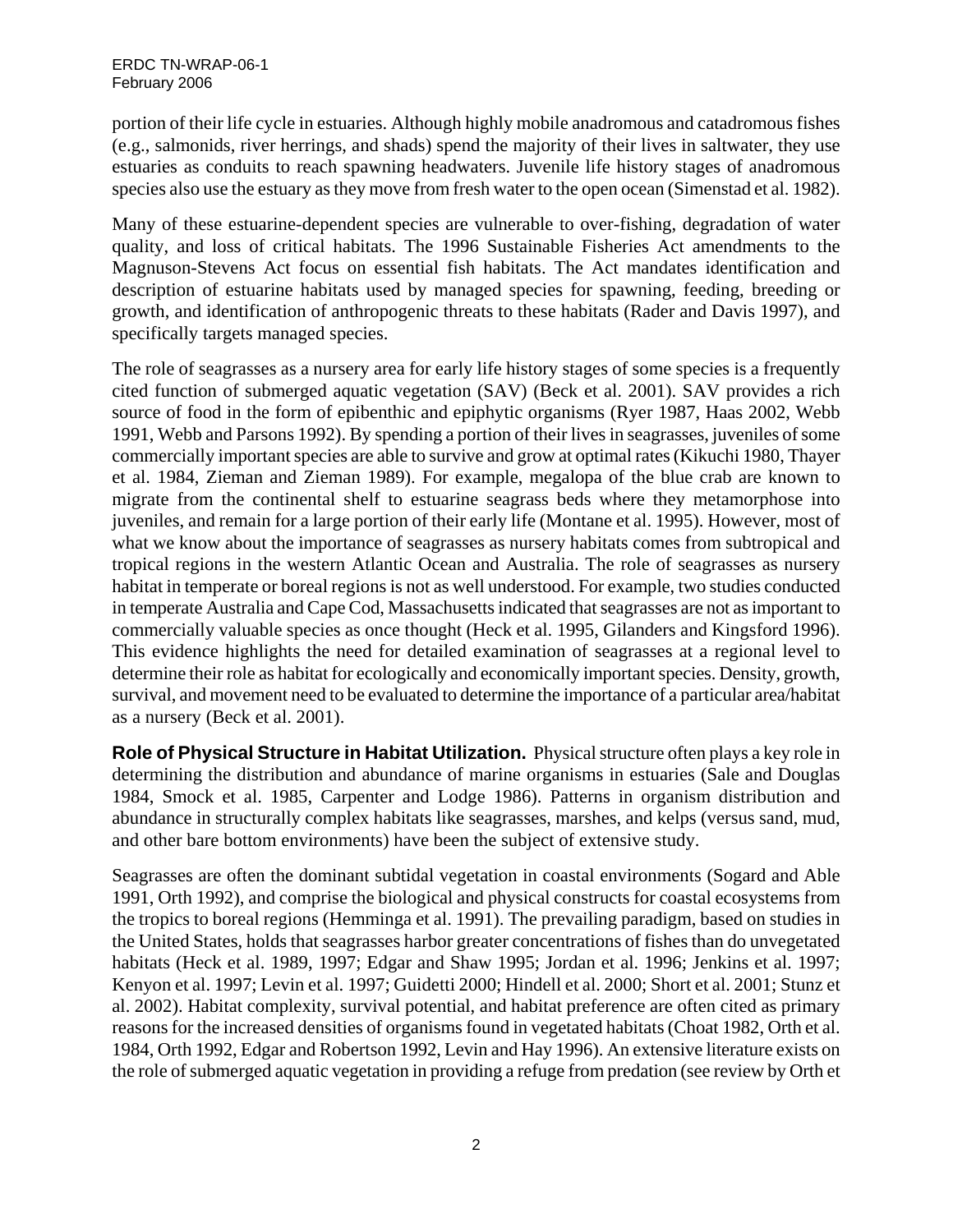al. (1984) and the references therein; Wilson et al. 1987, 1990; Heck and Crowder 1991; Sogard and Able 1991).

Within seagrass habitats, increasing plant biomass and density (i.e. complexity) have been shown to be correlated with higher density and biomass of many fisheries species (Heck and Thoman 1981, Gotceitas et al. 1997, Attrill et al. 2000, Hyndes et al. 2003). In Waquoit and Buttermilk Bays, Massachusetts, 10 of the 13 most common fish species sampled showed maximum abundance where eelgrass (Zostera marina) complexity was highest, and both abundance and biomass of fish decreased along a gradient of decreasing eelgrass complexity (Hughes et al. 2002). Similarly, in a trawl survey in Buzzards Bay and Chesapeake Bay, USA, Wyda et al. (2002) found that fish abundance, biomass, and species richness increased along an increasing submerged aquatic vegetation gradient, with the highest values associated with the most complex habitats. This is likely to be due in part to the reduced foraging efficiency of mobile predators within areas of high structural complexity, as evidenced in numerous studies (Heck and Thoman 1981, Crowder and Cooper 1982, Salvino and Stein 1982; Orth et al. 1984, Werner and Gilliam 1984; Irlandi and Peterson 1991; Mattila 1995; Irlandi et al. 1995, Irlandi and Crawford 1997; Heck et al. 1997; Eggleston et al. 1998; Micheli and Peterson 1999).

A few commercially important invertebrate species (e.g., blue crab, *Callinectes sapidus*, and queen conch, *Strombus gigas*) have been shown to display increased survival with increased habitat complexity (Ray and Stoner 1995; Hovel and Lipcius 2001). In Chesapeake Bay, USA, blue crab survival increased with habitat complexity, regardless of the size of the seagrass patch (Hovel and Lipcius 2001). Juvenile blue crab densities were inversely correlated with seagrass area (i.e. as patch size increased blue crab survival decreased). Increased fragmentation due to defoliation and bioturbation created more seagrass edge, which in turn led to increased blue crab survival. Furthermore, juvenile blue crab density was significantly lower in isolated seagrass patches separated by large areas of unvegetated habitats, compared to seagrasses interspersed with small patches of sand or mud. These results suggest that SAV patch size and complexity control population dynamics of the blue crab, and that fragmented habitats may be valuable refuges for some species (Hovel and Lipcius 2001).

Although increased structure is believed to be an important determinant of habitat preference for many smaller fishes (Werner et al. 1977; Crowder and Cooper 1982; Orth 1992; Butler and Jernakoff 1999; Hughes et al. 2002), individual species may respond positively, negatively, or not at all, to reduced seagrass density (Bell and Westoby 1986c; Horinouchi and Sano 1999, 2001). In Australia, Connolly (1994) found that removal of the seagrass canopy had no effect on density of small fish. Similarly, Horinouchi and Sano (1999, 2001) provided evidence that juvenile gobies were not attracted to the structure of *Zostera*, and therefore their distribution patterns were potentially determined by prey availability rather than habitat structural complexity.

Since seagrass habitats increase in complexity from the edge to the center of the patch, mobile predators may be able to forage more successfully along the less complex edges of seagrass habitats (Johannes and Larkin 1961), resulting in higher densities of prey organisms in the interior of the seagrass patch (Heck and Orth 1980, Stoner and Lewis 1985).

Few studies have addressed the interaction between seagrass landscape characteristics (patch size and architecture) and the density and composition of seagrass-associated resident invertebrate fauna. Bologna and Heck (2002) sampled faunal distribution from *Thalassia testudinum* edges to the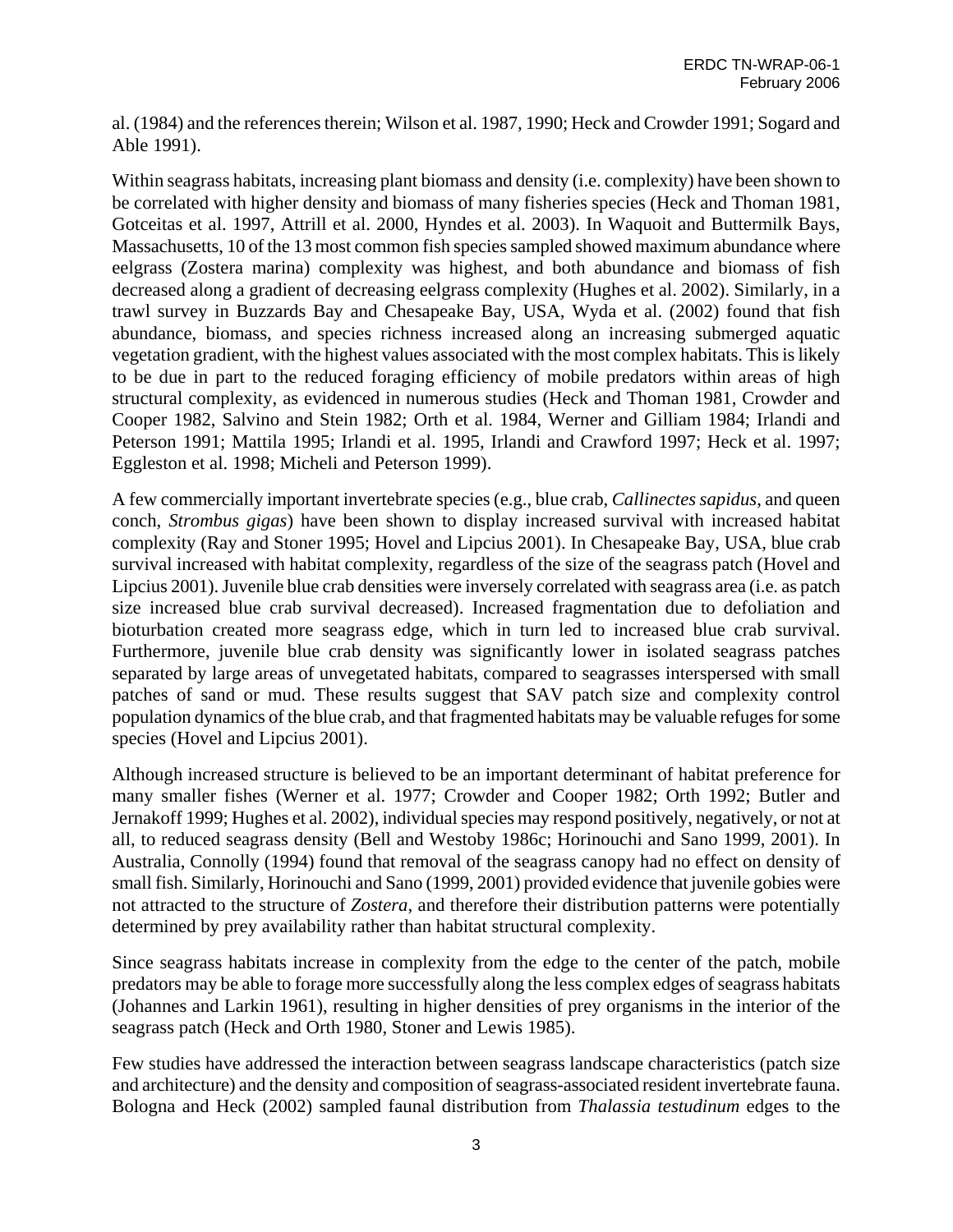center, and quantified the structural habitat characteristics. In general, their findings suggested that there were no significant differences in densities of most invertebrate phyla (including amphipods, polychaetes, and decapods) between the center and edges of the patch. Only gastropods were found in greater numbers in the center than the edge. Similarly, Bell et al. (2001) found that patch size had no consistent relationship with density of resident fauna at different spatial scales, and with the exception of infaunal bivalves, there were no consistent patterns of increased faunal utilization of either seagrass patch edges or centers.

While most seagrass studies emphasize the importance of the interaction between predation intensity and seagrass density in determining community composition, the role of larval abundance and settlement is poorly understood. Bell and Westoby (1986a) suggest that for species with pelagic larvae, total abundance and species richness in seagrass beds is ultimately controlled by larval supply, and that larvae do not discriminate among beds based on density when they settle (Bell et al. 1987). They argue that survival of individuals that settle in the first available habitat structure should exceed that of those who preferentially select sites with high structural complexity, because overall survival in seagrass is probably greater than in unvegetated habitats, as evidenced by numerous other studies. Once settled, individuals may then redistribute themselves within a bed to those areas with a micro-climate more favorable to survival (e.g., higher complexity) (Bell and Westoby 1986b). Therefore, over larger spatial scales, there may be very little, if any, correlation between seagrass density and faunal abundance and species richness (Bell and Westoby 1986a; Worthington et al. 1992).

Canopy-forming kelp forests are also known to support diverse and abundant fish assemblages (Miller and Geibel 1973, Leaman 1980), particularly compared to areas devoid of kelps (Larson and DeMartini 1984, Bodkin 1988). In a study conducted at several sites near San Nicolas Island, California, USA, 45 fish species representing 18 different families were observed in kelp beds (Cowen and Bodkin 1993). In general, most diverse fish assemblages were associated with the greatest kelp vertical relief, but the strength of this relationship varied among different kelp species. Bodkin (1986) found approximately 2.4 times more fish biomass in Macrocystis than Nereocystis, indicating that the simple presence of kelps may not be as important as the particular species or structure.

Few studies have addressed increasing habitat complexity with standing kelp; most have simply noted that more diverse fish assemblages are found in areas with kelp than in those where kelp is absent (Bodkin 1988, Levin and Hay 1996). One study conducted off the coast of Chile suggested that fish densities in kelp beds were not affected by increased habitat complexity, but that foraging behavior was altered from benthic to pelagic feeding in high versus low structure, for both carnivores and omnivores (Angel and Ojeda 2001).

# **FISH UTILIZATION OF SEAGRASS AND KELP HABITATS IN PACIFIC NORTHWEST ESTUARIES**

**Geographic Scope.** This section summarizes available information on utilization of seagrass and kelp habitats within fjord-like estuaries from Puget Sound, through the Gulf Islands, to Southeastern Alaska. Similarities in geomorphology, tidal range, and climate are likely to contribute to similar patterns of species composition and habitat utilization within these ecosystems.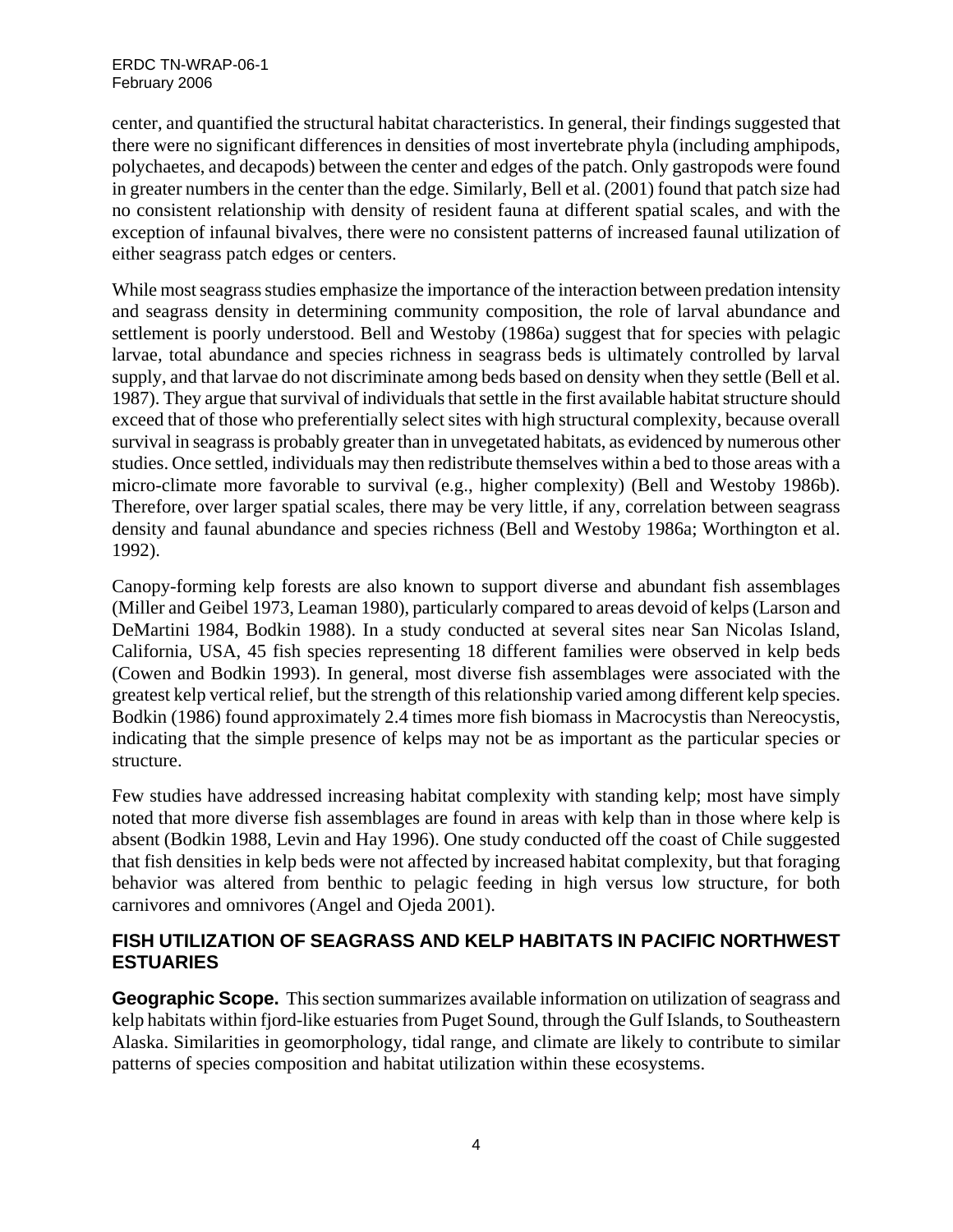In general, vegetated estuarine habitats on the west coast have not been as well-studied as those in other areas of the United States. Most studies have focused on utilization of seagrass habitat by economically important finfish and invertebrate species (e.g. salmonids and Dungeness crabs).

### **Fish Utilization of Eelgrass Habitats**

**Overview.** Although six species of seagrass occur in Puget Sound, most of the research on habitat structure and function has been focused on eelgrass (*Zostera marina*), the most abundant seagrass in northeastern Pacific estuaries (Thayer et al. 1984). Another species in the genus *Zostera*, *Z. japonica*, was introduced from Asia around the turn of the 20th century and now forms extensive beds in the mid-intertidal zone, usually above or bordering the eelgrass zone. Although *Z. japonica* is known to be a food source for migratory brant geese, little else is known regarding its functional role in nearshore estuarine communities. There has also been limited research involving *Ruppia maritima*, and virtually none that addresses the ecological roles of the three *Phylospadix* species.

Eelgrass is a significant food source for estuarine consumers via eelgrass leaves, seeds, associated epibenthos, or the detritus their decaying leaves produce. For example, micro-invertebrates associated with eelgrass, including harpacticoid copepods, gammarid amphipods, and cumaceans, are widely reported to provide important contributions to the diets of juvenile Pacific salmonids, herring, smelts and flatfishes (Sibert 1979, Simenstad et al. 1980, D'Amours 1987, Simenstad et al. 1988, Thom et al. 1989, Webb 1989, Simenstad and Cordell 1992, Wyllie-Echeverria et al. 1995). Furthermore, these beds harbor species of infauna and epifauna including polychaetes, gastropods, bivalves, amphipods, echinoderms, and other crustaceans that are known prey of many commercially valuable fish and invertebrates (Jewett et al. 1999, Irlandi and Peterson 1991). A three-year survey of food habits of nearshore fish in the Straits of Juan de Fuca revealed that epibenthos comprised 64 percent of the prey species examined (Miller et al. 1980). The authors reasoned that since epibenthic prey forming the trophic base of the nearshore food web are detritivores, conversion of nearshore vegetation to detritus "is the most important process determining nearshore food web structure in the region" (Miller et al. 1980).

Miller et al. (1978) concluded that eelgrass was the richest pelagic fish fauna of all the habitats sampled in Puget Sound. Dominant fishes inhabiting eelgrass beds include sculpins (Cottidae), greenlings (Hexagrammidae), blennies (Pholidae), surf perches (Embiotocidae), sticklebacks (Gasterosteidae), pipefishes (Syngnathidae) and tubesnouts (Aulorhynchidae) (Stober and Salo 1973, Jeffrey 1976, Miller et al. 1978, Gardner 1978, Miller et al. 1980, Borton 1982, Garrison and Miller 1982, Thom et al. 1984). This group of primarily resident species is often part of the diet of birds and other fishes. Murphy et al. (2000) noted that gunnels (mostly Pholis laeta) and greenlings were common within eelgrass in Prince William Sound. Pricklebacks, sculpins, and other taxa were also found.

Investigations of the relationship between seagrass density and faunal abundance in West Coast estuaries are rare. In a study along Guemes Channel, Puget Sound, Wyllie-Echeverria et al. (2002) surveyed fish abundance using a 37-m beach seine along a 9000-m shoreline that included patches of eelgrass ranging from 140 to 660 shoots per square meter. Juvenile salmonids (chum, coho and Chinook), sand lance, surf smelt and herring, as well as resident species were collected. Based on the results of studies in other coastal regions of the United States, sites with higher seagrass density may be expected to support greater numbers of fishes. However, no significant differences in the number of fishes sampled between stations of varying eelgrass density were detected. A more detailed and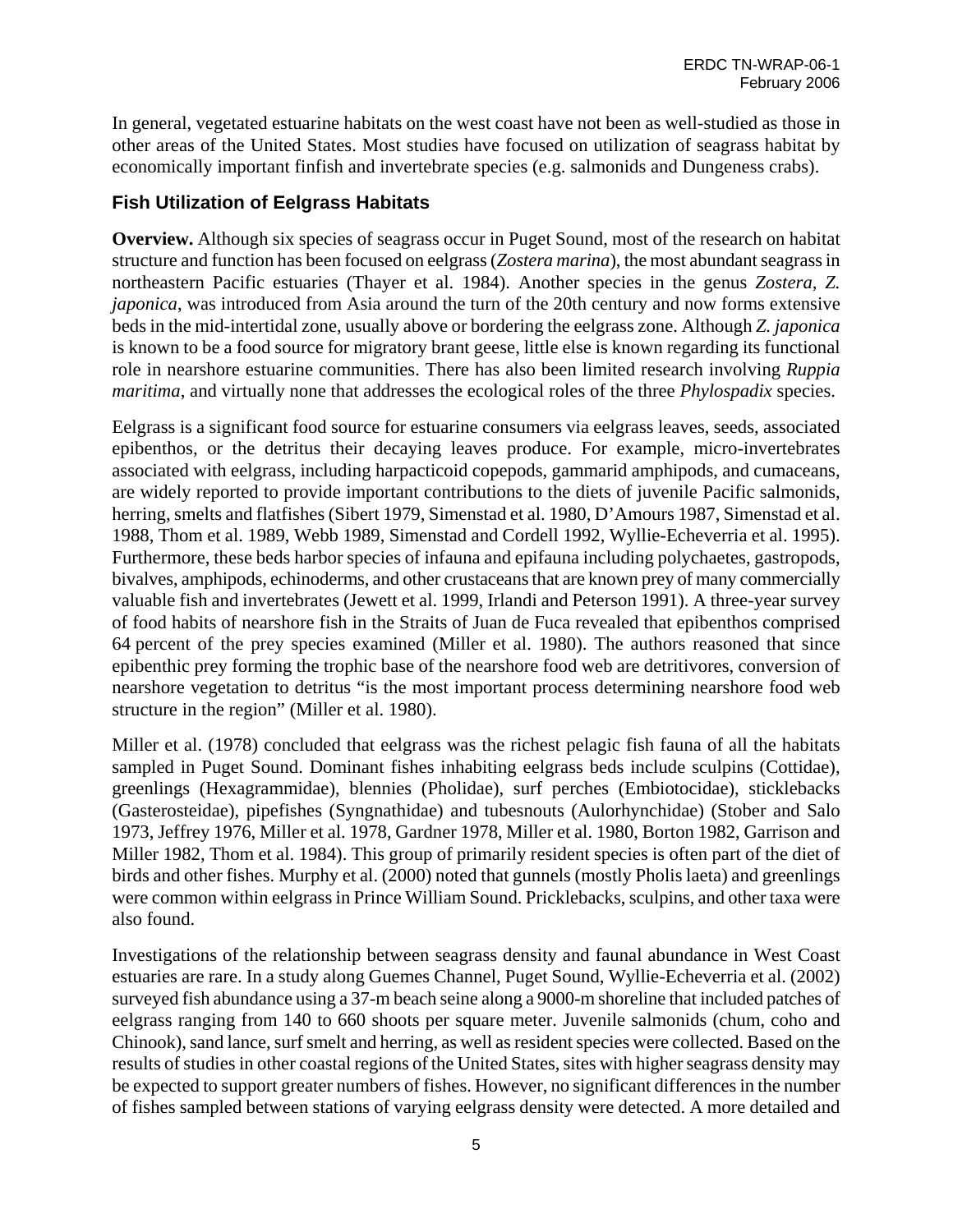#### ERDC TN-WRAP-06-1 February 2006

directed study aimed at investigating the density of small eelgrass beds, fish densities, and the significance of the distance between beds is needed.

**Important fish species in Pacific northwest estuaries.** West coast estuaries support a diverse assemblage of economically and ecologically important invertebrates and fishes. Commercially valuable invertebrates include different species of shrimp, the red king crab (*Paralithodes camtschaticus*), Dungeness crab (*Cancer magister*), geoduck (*Panope abrupta*), and the Pacific oyster (*Crassostrea gigas*). Commercially and ecologically important fish species include Pacific cod (*Gadus macrocephalus*), pollock (*Theragra chalcogramma*), a variety of rockfishes (*Sebastes* spp.), salmonids (*Oncorhynchus* spp.), English sole (*Parophyrys vetulus*), sand sole (*Psettichthys melanostictus*), starry flounder (*Platyichthes stellatus*), surf smelt (*Hypomesus pretiosus*), sand lance (*Ammodytes hexapterus*), lingcod (*Ophiodon elongatus*) and Pacific herring (*Clupea harengus*) (Wingert et al. 1979, Leaman 1980, Emmett et al. 2000). The following sections will review the importance of eelgrass to several commercially and/or ecologically important fish species in the Pacific Northwest.

*Dungeness Crab.* Eelgrass beds have been studied for their importance as nursery habitats for juvenile and young adult Dungeness crab (Dinnel et al. 1986, Armstrong et al. 1988, McMillan et al. 1988, Doty et al. 1989, Gutermuth and Armstrong 1989, Jamieson and Armstrong 1991, Armstrong et al. 1995, McMillan et al. 1995). Many of these studies compared the nursery potential of eelgrass beds to that of mud flats or shell habitats. The findings suggest that the importance of eelgrass as nursery habitat varies with location. Dinnel et al. (1986) concluded that shallow areas of Puget Sound serve as nursery grounds for young-ofthe-year Dungeness crab and that extensive flats with abundant eelgrass and algal cover are of particular importance. Armstrong et al. (1988) also found that: Figure 1. Dungeness Crab



1) young-of-the-year Dungeness crabs recruited to eelgrass and algae (especially Ulva) over other substrates, 2) 1- to 3-year-old crabs inhabited both eelgrass and sandy areas, and 3) ovigerous females migrated to shallow depths and were highly associated with eelgrass beds. Dinnel et al. (1986) also noted the presence of ovigerous females associated with eelgrass. McMillan et al. (1995) sampled habitat, density, and growth of 0+ aged Dungeness crabs at five sites in Puget Sound. Highest densities were found in mixed sand and gravel with algal overgrowth, followed by eelgrass and lowest on open sand. Armstrong et al. (1995) also noted that predation rates of staghorn sculpin (*Leptocottus armatus*) on juvenile Dungeness crab were much lower in eelgrass beds than in unvegetated habitat types.

Conversely, in open coastal estuaries such as Grays Harbor, Fernandez et al. (1993) reported that newly settled Dungeness crab densities were higher in intertidal shell habitat than intertidal eelgrass, and that shell provided the best protection from predation. Similarly, in open coastal estuaries such as Willapa Bay and Grays Harbor, measurements of intertidal 0+ crabs suggested that shell habitats contained higher densities of Dungeness crab than eelgrass or unstructured habitat (Doty et al.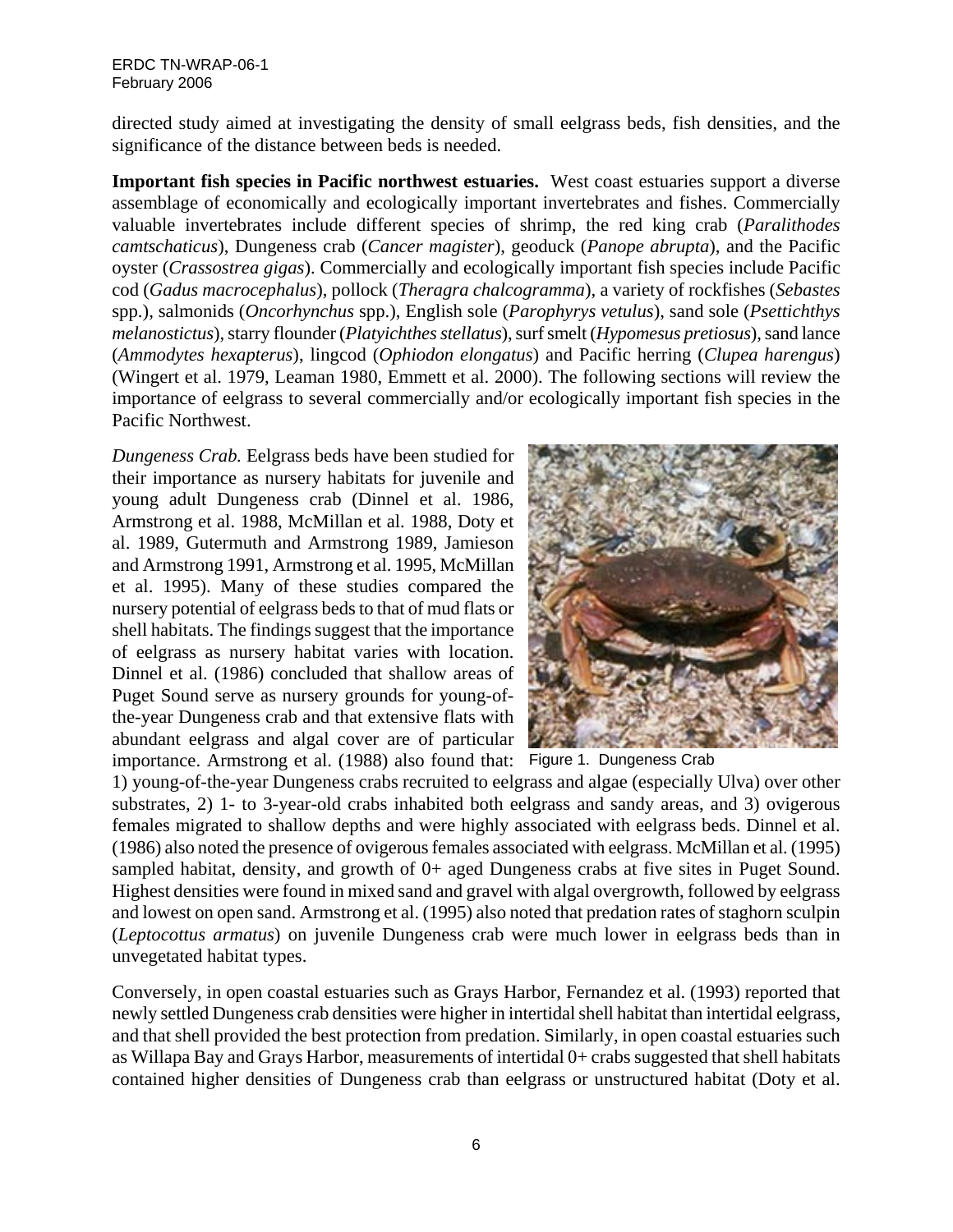1989). Algae and eelgrass appear to be optimal habitat for juvenile Dungeness crab in Puget Sound, but may not be as important in open-coast estuaries in Washington where shell habitat also exists.

*Rockfish.* Of the 64 species of rockfish that occur along the west coast of the United States, 26 occur in Puget Sound. Species include shallow-dwelling quillback (*Sebastes maliger*) and brown (*S. auriculatus*) (Figure 2), mid-water black (*S. melanops*), Puget Sound (S. emphaus), and copper (S. caurinus), and the deep-dwelling splitnose (*S. diploproa*) and yelloweye (*S. ruberrimus*), among others. Rockfish produce planktonic larvae that settle in the shallower portions of kelp beds, in eelgrass beds and floating kelp mats (Buckley 1997, Dean et al. 2000, Murphy et al. 2000, Wright et al. 2000, Gomez-Buckley 2001). The Figure 2. Brown rockfish



density of fishes in eelgrass habitats seems to vary with location. However, since rockfish exhibit wide inter-annual recruitment variability (Love et al. 1991, Hobson et al. 2000), comparisons of habitat utilization are probably only valid with long-term data sets, which do not exist for nearshore species in Pacific Northwest estuaries (see review by Sato and Wyllie-Echeverria (2004)).

Dean et al. (2000), using visual censuses during 1990, 1996, and 1997, observed two species of rockfish (dusky and copper) within eelgrass habitats in Prince William Sound, Alaska, but only at very low densities. On average, less than one rockfish was found in eelgrass (per diver transect). In contrast, Murphy et al. (2000) found an average of 7.4 rockfish per seine in eelgrass habitat near Craig, Alaska. Of the rockfish, 97 percent collected resided in eelgrass beds, and there were twice as many rockfish (copper, black, brown, bocaccio, and unidentified) than all other fish species. Matthews (1990) reported that juvenile rockfishes and adult brown and copper rockfishes occupied eelgrass beds in July and August, and their densities peaked in high-relief rocky reefs during periods of maximum cover by macroalgae. While the previously cited studies document rockfish occurrence in eelgrass beds, they do not address the underlying reasons for the observed variability in density or what role eelgrass plays (e.g., nursery habitat, refuge, or food source) in determining their distribution and abundance.

Another habitat that serves as a refuge and feeding grounds for juvenile rockfish is drift vegetation. Shaffer et al. (1995) considered the effects of drift vegetation habitat (comprised of *Fucus*, *Zostera* and *Nereocystis* plants matted together and floating on the surface) on juvenile splitnose rockfish density. Their results indicated that small splitnose feed selectively on planktonic copepods and cladocerans located in drift vegetation. Older splitnose, not found in these vegetated habitats, were observed feeding primarily on large, vegetation-associated amphipods. They concluded that juvenile splitnose used drift vegetation not only as a refuge from predation, but also as a foraging area. Gomez-Buckley (2001) found juvenile splitnose rockfish in drift vegetation primarily in August in the San Juan Archipelago. Juveniles fed mainly on planktonic calanoid copepods near drift vegetation and gammarid amphipods found in the drift habitat. These few studies highlight the importance of vegetation as a refuge and food source for juvenile rockfish.

*Salmon.* The salmon fishery is one of the most important commercial fisheries in the Pacific Northwest. These species are anadromous, and can range up to hundreds of miles inshore to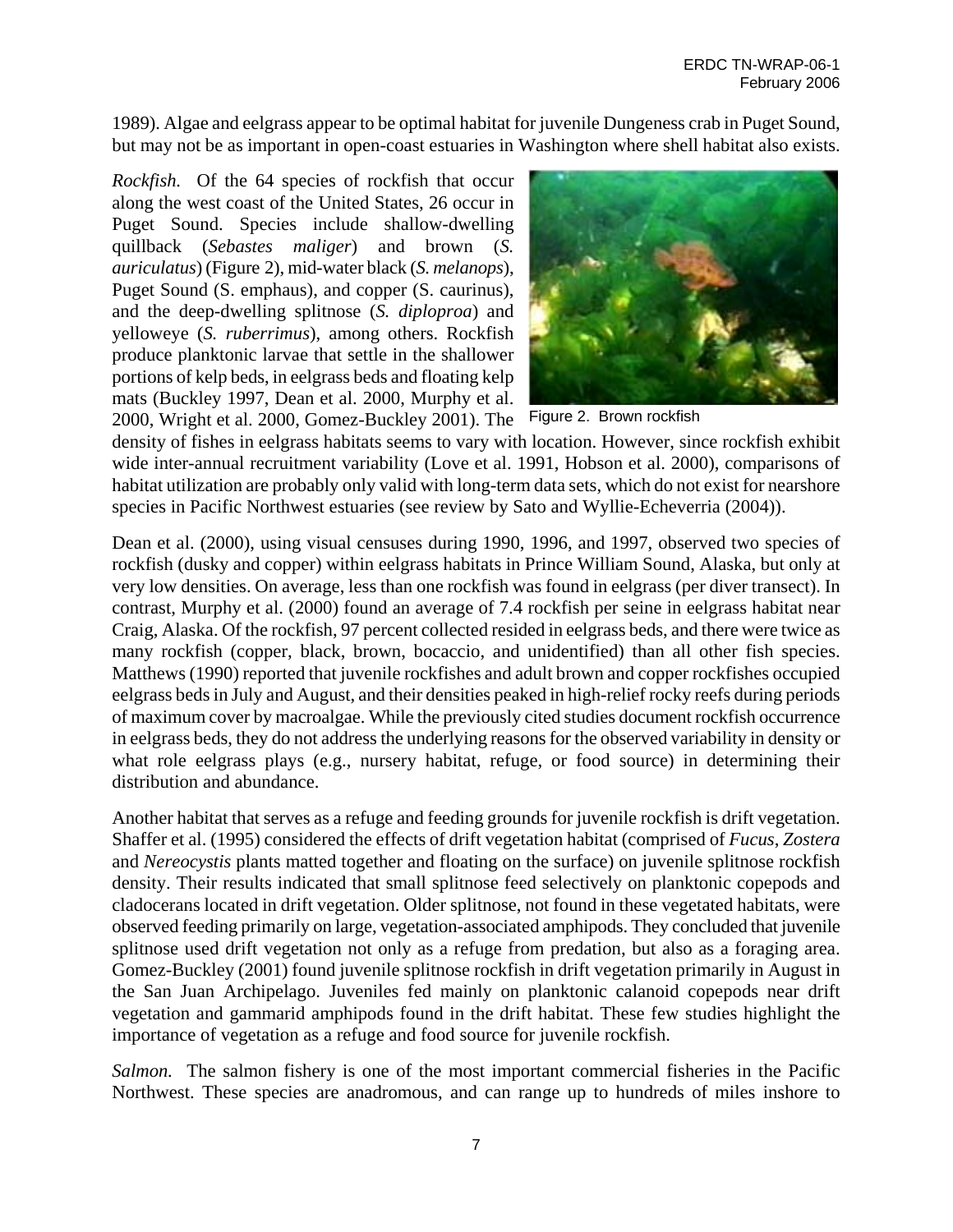thousands of miles offshore, making management decisions challenging. In 1999, 17 populations representing four of the five species of Pacific salmon (Chinook, chum, coho, pink, and sockeye) in the Pacific Northwest were listed under the Endangered Species Act as proposed threatened, threatened, or endangered.

Estuaries are considered a transitional habitat for Pacific salmon, between the open ocean and streams or lakes. Transitions from fresh to salt water and salt to fresh water can be difficult, lifethreatening periods for salmon (Levings 1994). Many Pacific salmon traverse estuaries as part of the progression of their life histories (Kacyzinski et al. 1973, Healey 1979); however, juvenile chum and Chinook are thought to be most reliant on the habitats found within estuaries (Simenstad et al. 1982). The majority of Pacific salmon studies are conducted in freshwater systems, leading to a better understanding of factors that limit production in that environment (Brodeur et al. 2000). Despite evidence that suggests the estuarine environment may strongly influence population variability, comparatively little is known about habitat utilization in these areas (Bradford 1995, 1997). Of those papers that address the passage of salmon through coastal estuaries, most focused on salmonid occurrence in either wetlands or marsh habitats. For example, a 4-year research program conducted in the Fraser River Estuary for Chinook fry found that estuarine marshes are especially important as a nursery habitat (Levy and Northcote 1981). Similarly, juvenile Chinook, chum, coho, and pink salmon were collected in three restored wetlands, further emphasizing the likely importance of these habitats as both refuges and prey sources (Levy and Northcote 1982, Shreffler et al. 1992, Simenstad and Thom 1996).

One of the earliest documented examples of eelgrass usage by juvenile salmon in the fjord-type estuaries of the Pacific Northwest was provided by Thayer and Phillips (1977) and Fresh (1979). Subsequent studies addressing the question of habitat use by juvenile salmonids have sampled the area from Alaska to Puget Sound. In Klawock Inlet, Alaska, Chinook, coho and chum were found in all three vegetated habitats sampled: algae, kelp, and eelgrass, with chum occurring in higher numbers in eelgrass (Murphy et al. 2000). At Prince of Wales Island, Alaska, Murphy et al. (2000) found pink, chum, and coho smolts in eelgrass beds at roughly the same densities as those species found in unvegetated sites except during June, when chum were found in significantly lower densities in eelgrass. Similarly, Healey (1979) captured juvenile salmon in tidal channels containing eelgrass during low tides. In the Nainaimo River Estuary, British Columbia, Chinook and chum were found adjacent to eelgrass (Healey 1979, 1980). At Roberts Bank, Chinook, chum, and coho were more abundant at eelgrass sites (Gordon and Levings 1984). Chum and pinks were present in eelgrass during out migration (D'Amours 1987, Webb 1991). In Puget Sound, out-migrating juvenile salmon were collected from sites with gravel (pink, chum) and sites with sand and eelgrass (chum) (Miller et al. 1978). At Drayton Harbor, Thom et al. (1989) found chum, Chinook, and pink salmon at eelgrass sites. Chum salmon were also collected from eelgrass beds in Padilla Bay (Simenstad et al. 1988), and in Hood Canal (Simenstad et al. 1980). In a comparative study at eelgrass versus noneelgrass sites at Alki Beach in Puget Sound, Borton (1982) caught 44 of 45 total Chinook salmon in the eelgrass habitat. Another recent study sampled juvenile salmonids from sand, cobble, and rip-rap substrates and found Chinook, coho, and chum feeding in these nonvegetated habitats (Toft et al. 2004).

The relationship between epibenthic prey resources in eelgrass beds and utilization of those prey by all five species of juvenile Pacific salmon has been established throughout the fjord estuaries in British Columbia (D'Amours 1987; Webb 1989, 1991; Godin 1981; Healey 1979; Raymond et al.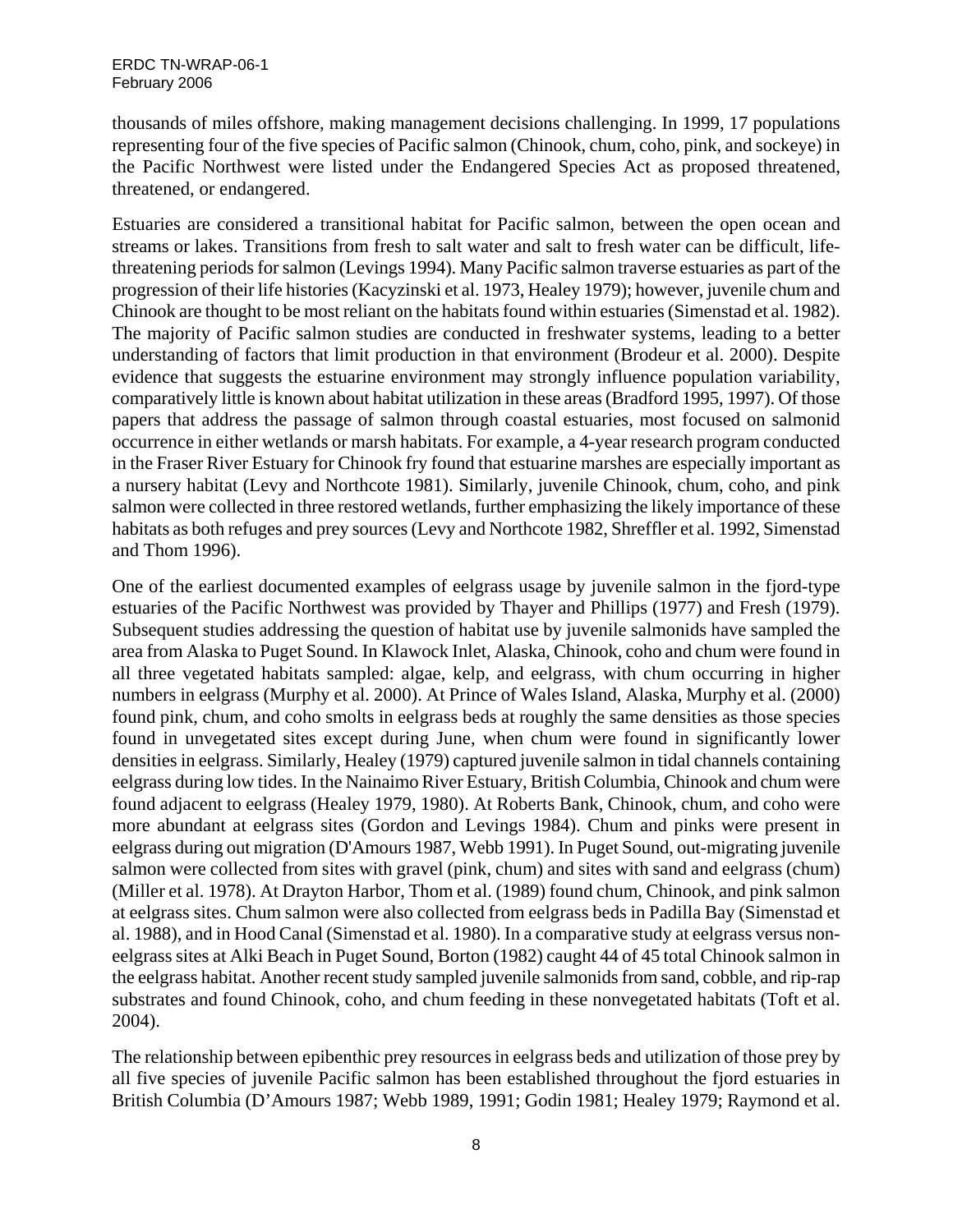1985; Sibert 1979; MacDonald et al. 1987) and Puget Sound (Kaczynski et al.1973, Feller and Kaczynski 1975, Simenstad et al. 1980, Simenstad and Salo 1982, Simenstad et al. 1988, Thom et al. 1989, Wyllie-Echeverria et al. 1994). These works suggest that eelgrass habitats play an important role as foraging habitat for early life stages of these fishes throughout the Pacific Northwest.

The previous studies acknowledge the importance of estuarine habitat for migratory juvenile salmon, particularly those species that reside for extended periods as juveniles in estuaries (i.e. chum and Chinook (Simenstad et al. 1982)). A better understanding of the role of eelgrass in support of the salmon fishery may be critical for future management decisions on how to reduce the loss of threatened or endangered salmonid species.

*Other fishes.* English sole (Figure 3) have been collected from eelgrass beds in Puget Sound (Miller et al. 1978, Fresh 1979) and were reported in both eelgrass and open sand habitats at Alki Point, Washington (Borton 1982). Juvenile English sole appeared by April and stayed in an eelgrass bed in San Juan County for about one year (Miller et al. 1978). Based on the limited data available, habitat preferences of juvenile English sole for either eelgrass beds or unvegetated areas cannot be clearly defined (Gunderson et al. 1990). Pacific cod (*Gadus* 



Figure 3. English sole

*macrocephalus*) is another important fishery in the Northeastern Pacific Ocean. Juvenile cod have been reported to be closely associated with eelgrass near Craig, Alaska (Dean et al. 2000).

*Forage fishes.* Forages fishes are mentioned in this review due to their ecological role in the life histories of commercially important species such as salmon and rockfish. Surf smelt and sand lance spawn in the upper intertidal on sandy or sand/gravel beaches throughout Puget Sound (Lemberg et al. 1998, Pentilla 2000). Pacific herring spend most of their adult life in offshore waters. However, they spawn inshore, primarily on vegetated habitats, including red and brown algae, eelgrass, and rock kelp (Hay 1985) and feed on pelagic prey (Simenstad et al. 1988). In Puget Sound, Phillips (1984) reported that eelgrass is the primary substrate used by herring to deposit eggs. In southeastern Alaska, however, Murphy et al. (2000) found eelgrass and non-eelgrass habitats to be equally important for herring and sand lance. Herring larvae go through two or three metamorphoses before they begin to feed on mollusk larvae, copepods, and other larval fish (Hart 1973). However, Levings (1983) noted that young juveniles (45-55mm TL) feed primarily on eelgrass-associated invertebrates such as copepods and amphipods. Since the largest source of mortality for Pacific herring is predation by fishes, crabs, and birds, eelgrass may provide an important refuge from predation for young herring.

**Fish Utilization of Kelp Habitats.** Leaman (1980) documented the extensive use of kelp habitat by fishes in Barkley Sound, British Columbia and found a higher diversity and abundance of fishes in kelp beds than elsewhere. In Washington, the kelp beds of the Strait of Juan de Fuca harbor a diverse assemblage of fish species including Chinook, coho, and chum salmon, several species of rockfish, surf smelt, and other species (Simenstad et al. 1979, Shaffer et al. 1995, U.S. Department of Interior 1995, Shaffer 2000). Murphy et al. (2000) compared eelgrass, algae, and kelp habitat preferences by commercial or economically valuable fish species. Their data from eelgrass and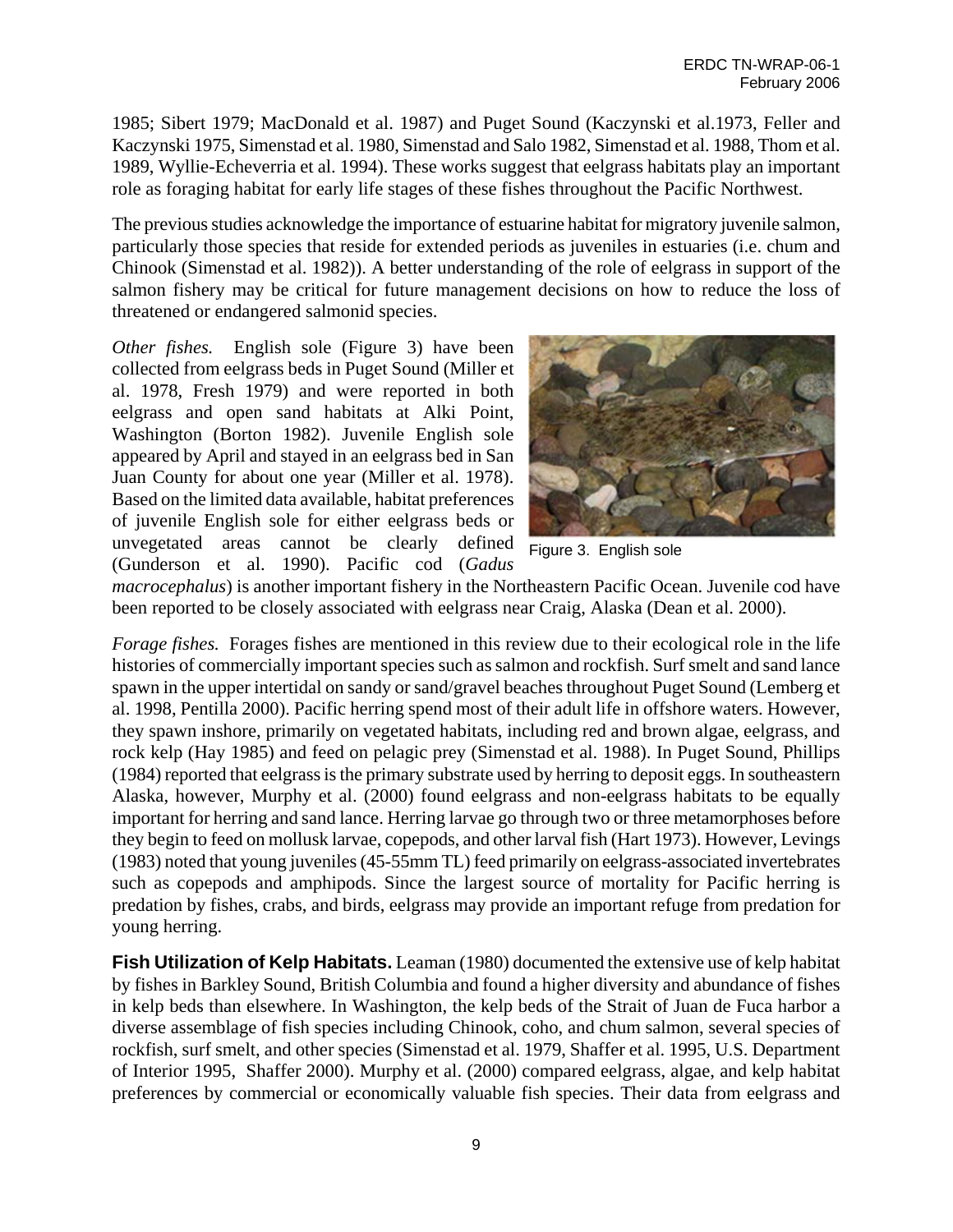adjacent subtidal habitats near Craig, Alaska, indicated that more fish species were captured in either eelgrass or kelps than at sites with only filamentous algae (41 species in eelgrass, 38 in kelp, and 26 in filamentous algae). In San Juan County, Puget Sound, kelp greenlings dominated in kelp along with copper, quillback, black and yellowtail rockfishes, but were not present in winter and spring. Densities of lingcod were highest in summer and lowest in fall and winter. Whereas greenlings were seen in kelp only, all other species were seen equally in and out of the kelp zone (Miller et al 1978).

The following statements summarize the most important habitats for several commercial fisheries according to Murphy et al. (2000):

- Salmonids (7 species) were caught mainly in eelgrass beds (>300 individuals ) and kelps (>100 individuals), and over filamentous algae (<40 individuals).
- Rockfishes were caught in both eelgrass and kelps, but not in algae.
- Pacific herring were caught mainly in filamentous algae  $(36 \text{ individuals in algae compared to } < 2$ in either seagrass or kelp).
- Sculpin species were caught in approximately the same densities in all three habitats.
- Surf perch were caught in highest numbers in eelgrass, then algae, then kelp (29, 15, and 9 individuals, respectively).

A similar study conducted in Prince William Sound, Alaska compared the distribution of nearshore fishes in kelp and eelgrass communities (Dean et al. 2000). This study found juvenile Pacific cod and greenlings were primarily associated with eelgrass beds; however, contrary to Murphy et al. (2000), sculpins and rockfish were primarily associated with kelps. As noted earlier, these studies occurred in different years and the effect of interannual variability in population numbers and habitat characteristics is unknown.

**Anthropogenic Impacts.** Anthropogenic influences on critical habitats in marine environments have become increasingly problematic. Human impacts on seagrasses, marshes, and coral reefs via over-fishing, pollution, dredging, trawling, and recreational activities have had dramatic effects on many of the world's fisheries. Habitat fragmentation, a reduction in the availability and connectivity of essential habitats, has become an increasingly common problem in many areas. This has prompted the implementation of management rules like the Magnuson-Stevens Act, which requires the identification and protection of habitats essential for spawning, feeding, breeding, or growth to maturity of commercially and ecologically important organisms.

In the State of Washington, approximately one third  $(\sim 1230 \text{ km})$  of the Puget Sound shoreline has been anthropogenically modified in the 150 years since the designation of the Washington Territory (Bailey et al. 1998). The remaining shoreline is fringed by rocky reefs, mud flats, and approximately 200 km<sup>2</sup> of eelgrass beds (Berry et al. 2003). The population in this region has more than doubled in the last 50 years (Puget Sound Regional Council 2001). Anthropogenic modifications of the shoreline include armoring and stabilization, and the construction of facilities ranging from private docks and marinas to large-scale port facilities and ferry terminals. Unlike other temperate and tropical regions, there is very little information on the role of eelgrass and kelp landscape architecture in determining habitat function in the Pacific Northwest.

Degradation of estuarine landscapes has been a contributing factor in the decline of salmonid populations in the Pacific Northwest (National Research Council 1996, Simenstad and Cordell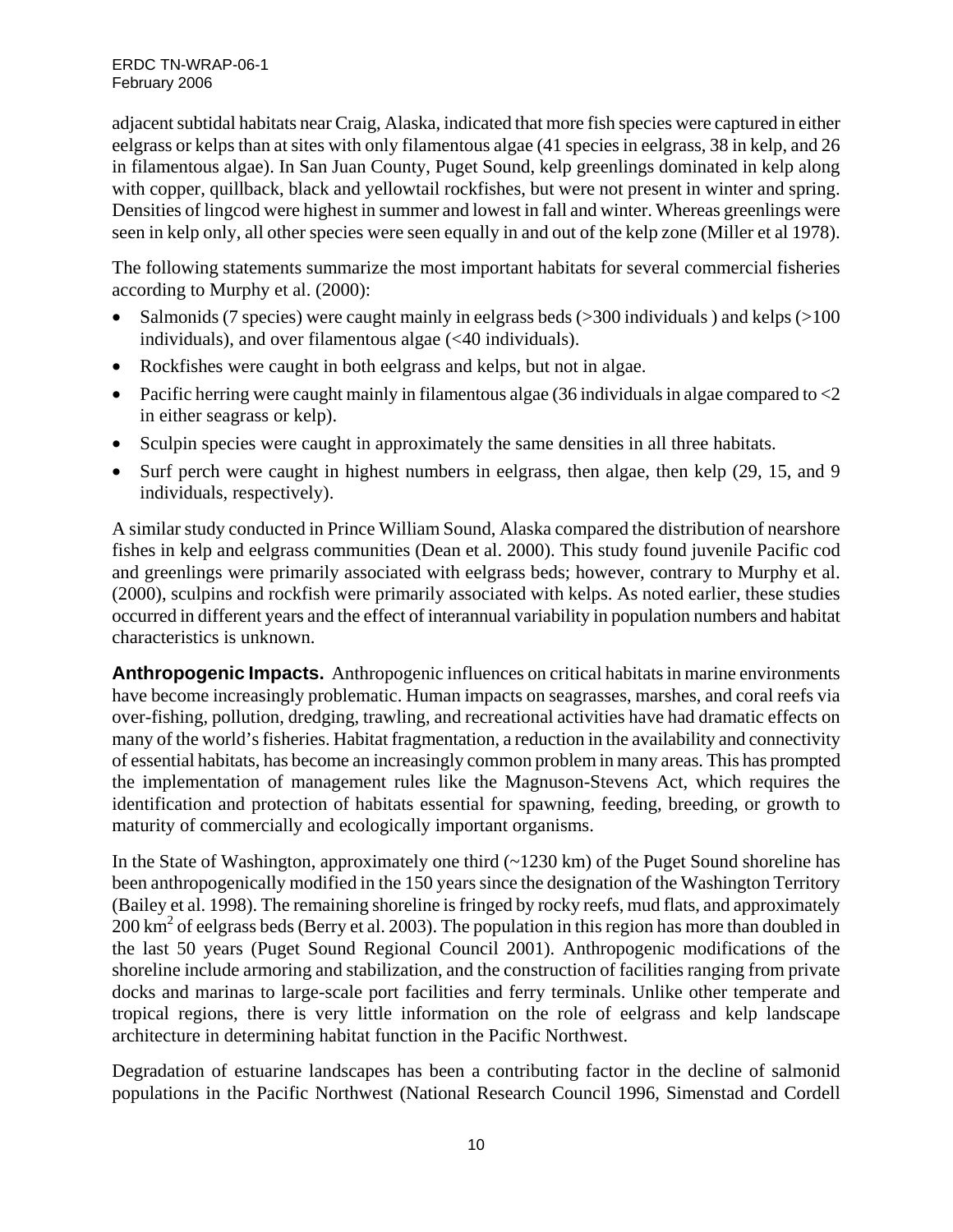2000). For example, in a study that investigated the effects of over-water structures on juvenile salmonid habitat, Haas (2002) found that epibenthic prey resources were reduced under docks built for the ferry system in Puget Sound. These changes were probably caused by four interacting factors: 1) direct disturbance or removal by vessel traffic, 2) reduced benthic vegetation, 3) physical habitat alterations (e.g., shading), and 4) biological habitat alterations (e.g., epibenthic declines). With reduced abundance of both vegetation and epibenthic prey under ferry docks, the habitat value for juvenile salmon is compromised.

**RECOMMENDATIONS FOR FUTURE RESEARCH:** Despite the widely accepted notion of these nearshore vegetated habitats as nursery areas for many commercially and ecologically important fish species, a growing number of scientists are beginning to challenge this paradigm (Beck et al. 2001). In general, an area has been described as a nursery if "a juvenile fish or invertebrate species occurs at higher densities, avoids predation more successfully, or grows faster there than in a different habitat" (Beck et al. 2001). In order to document the nursery role of seagrasses and wetlands as nursery habitats, studies addressing an organism's density, survival, growth, and movement are needed (Beck et al. 2001). The majority of studies involving the nursery role concept have compared species density in vegetated versus unvegetated habitats (see review by Orth et al. (1984)). The few studies that have compared juvenile survival in vegetated versus unvegetated habitats generally indicate that survival is greater in vegetated than in unvegetated habitats (Orth et al. 1984). Even fewer studies have compared growth rates of juveniles between vegetated and unvegetated habitats (see review by Heck et al. (1997)). Surprisingly, the results of these studies indicate that growth of certain fish and invertebrate species was not always greater in vegetated seagrass habitats than in unvegetated habitats (Heck et al. 1997). Finally, it has proved extremely difficult to document successful movement of organisms from putative juvenile nursery habitats to adult habitats. The limited evidence supporting this movement is largely indirect (Beck et al. 2001).

While most seagrass studies have emphasized the importance of the interaction between predation intensity and seagrass abundance in determining community composition, the role of larval abundance and settlement in determining eelgrass community composition is poorly understood. At the landscape level, these are likely to be major determinants of faunal abundance and distribution, particularly for those species with pelagic larvae (Bell and Westoby 1986a).

In addition, the importance of these nearshore vegetated habitats as nursery areas appears to vary by geographic region. For example, a recent study in Australia concluded that there was very little strong evidence to indicate that seagrasses functioned as critical nursery habitat for the majority of finfish species (Butler and Jernakoff 1999). Similarly, a New England study found that very few commercially important fish and invertebrate species were totally dependent on eelgrass habitat (Heck et al. 1995). These studies suggest that these organisms will opportunistically use seagrass beds, but can survive well in unvegetated areas as well.

Although there is limited evidence to support the nursery role of eelgrass and kelp habitats for a few fish species, understanding of how these areas function is incomplete. This problem is even more pronounced in the Pacific Northwest, since most of the studies have been conducted in warm temperate areas or along the Atlantic coast of the United States. Integrative regional studies that track densities, growth, survival, and movement of juvenile fish between different areas and between juvenile and adult habitats will address this critical question. The next phase of ecological studies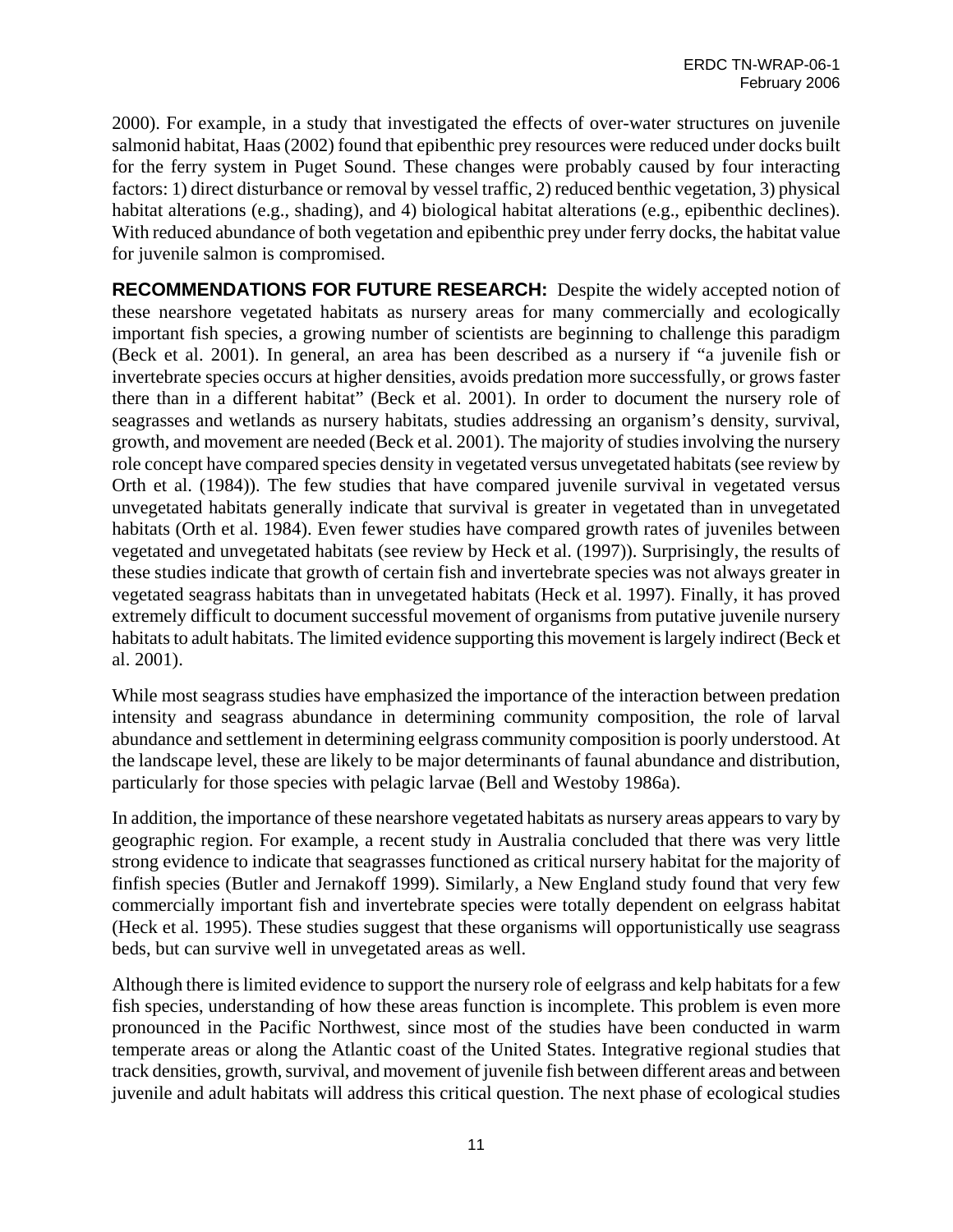must also address the structure and complexity of multiple habitat types in order to discern the role of seagrasses, kelps, and other nearshore habitats in the life history of commercially and ecologically important species.

Aside from their nursery role, nearshore vegetated habitats are highly productive and play an important role in ecosystem food chain support. While this concept is widely recognized, understanding of the overall importance of eelgrass and kelp habitats for food web productivity in the Pacific Northwest is limited (Healey 1979, Godin 1981, Wyllie-Echeverria et al. 1994). There is an emerging need to incorporate a landscape perspective into the next generation of studies of seagrass habitats. Systematic studies of fish utilization of eelgrass or kelp in conjunction with measures of density and patchiness are needed. Long-term studies at multiple sites would increase understanding of inter-annual patterns in population densities of both plants and animals.

**ACKNOWLEDGEMENTS:** Color photographs presented in this report were used by permission of King County Department of Natural Resources, Washington State http://dnr.metrokc.gov/wlr/waterres/marine/photos.htm. Comments provided by Fred Goetz, Charles (Si) Simenstad, Tom Mumford, and several other reviewers contributed to the clarity and quality of this report.

**POINTS OF CONTACT:** For additional information, contact Deborah J. Shafer (601-634-3650, Deborah.J.Shafer@erdc.usace.army.mil), U. S. Army Engineer Research and Development Center, or the Manager of the Wetlands Regulatory Assistance Program, Mr. Bob Lazor (601-634-2935, Bob.L.Lazor@erdc.usace.army.mil). This technical note should be cited as follows:

Blackmon, D., Wyllie-Echeverria, T., and Shafer, D. (2006). "The role of seagrasses and kelps in marine fish support," *WRAP Technical Notes Collection* (ERDC TN-WRAP-06- 1), U. S. Army Engineer Research and Development Center, Vicksburg, MS. http://el.erdc.usace.army.mil/wrap

#### **REFERENCES**

- Able, K. W. (1999). "Measures of juvenile fish habitat quality: Examples from a national estuarine research reserve." *Fish habitat: Essential fish habitat and rehabilitation.* L. R. Benaka, ed., American Fisheries Society. Bethesda, MD, 134-147.
- Angel, A., and Ojeda, P. F. (2001). "Structure and trophic organization of subtidal fish assemblages on the northern Chilean coast: The effect of habitat complexity," *Marine Ecology Progress Series* 217, 81-91.
- Armstrong, D. A., Armstrong, J. L., and Dinnel, P. A. (1988). "Distribution, abundance and habitat associations of Dungeness crab, *Cancer magister*, in Guemes Channel, San Juan Islands, Washington," *Journal of Shellfish Research* 7, 147-148.
- Armstrong, J. L., Armstrong, D. A., and Mathews, S. B. (1995). "Food habits of estuarine staghorn sculpin, *Leptocottus armatus*, with focus on consumption of juvenile Dungeness crab, *Cancer magister*," *Fishery Bulletin* 93, 456-470.
- Attrill, M. J., Strong, J. A., and Rowden, A. A. (2000). "Are macroinvertebrate communities influenced by seagrass structural complexity?" *Ecography* 23, 114-121.
- Bailey, A., Berry, H., Bookheim, A., and Stevens, D. (1998). "Probability-based estimation of nearshore characteristics." *Proceedings of Puget Sound Research '98 Conference.* Puget Sound Water Quality Action Team, Olympia,WA.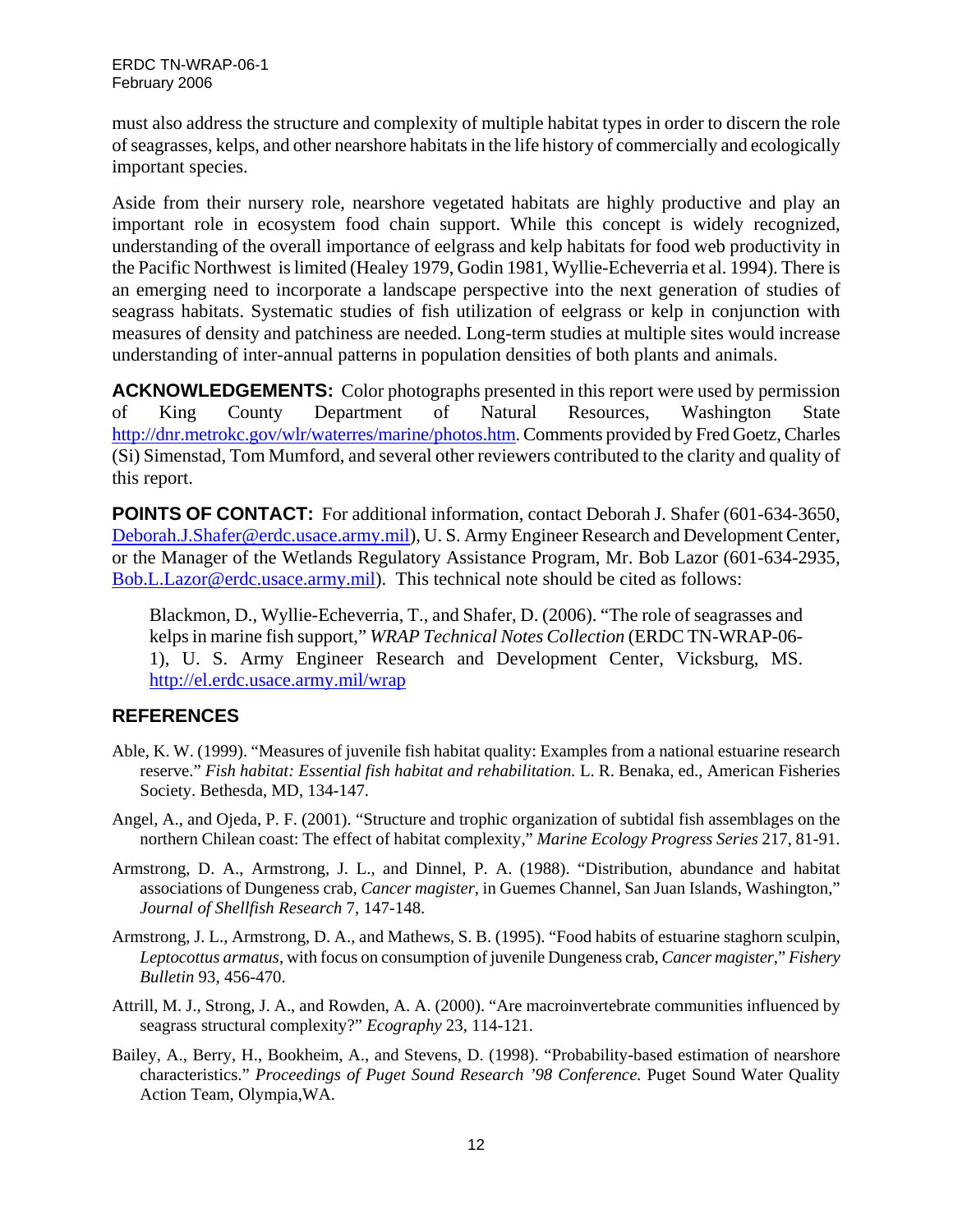- Beck, M. W., Heck, K. L., Able, K. W., Childers, D. L., Eggleston, D. B., Gillanders, B. M., Halpern, B., Hays, C. G., Hoshino, K., Minello, T. J., Orth, R. J., Sheridan, P. F., and Weinstein, M. P. (2001). "The identification, conservation, and management of estuarine and marine nurseries for fish and invertebrates," *Bioscience* 51(8), 633-641.
- Bell, J. D., and Westoby, M. (1986a). "Variation in seagrass height and density over a wide spatial scale: Effects on fish and decapods," *Journal of Experimental Marine Biology and Ecology* 104, 249-74.
- Bell, J. D., and Westoby, M. (1986b). "Abundance of macrofauna in dense seagrass is due to habitat preference, not predation," *Oceologia* 68, 205-209.
- Bell, J. D., and Westoby, M. (1986c). "Importance of local changes in leaf height and density to fish and decapods associated with seagrasses," *Journal of Experimental Marine Biology and Ecology* 104, 249- 274.
- Bell, J. D., Westoby, M., and Steffe, A. S. (1987). "Fish larvae settling in seagrass: Do they discriminate between beds of different leaf density?," *Journal of Experimental Marine Biology and Ecology* 111, 133- 144.
- Bell, S. S., Brooks, R. A., Robbins, B.D., Fonseca, M., and Hall, M.O. (2001). "Faunal response to fragmentation in seagrass habitats: Implications for seagrass conservation," *Biological Conservation* 100, 115-123.
- Berry, H., Sewell, A. T., Wyllie-Echeverria, S., Reeves, B. R., Mumford, T. F., Jr., Skalski, J. R., Zimmerman, R. C., and Archer, J. (2003). "Puget Sound Submerged Vegetation Monitoring Project: 2000-2002 monitoring report," Washington State Department of Natural Resources, Nearshore Habitat Program, Olympia, WA.
- Bodkin, J. L. (1986). "Fish assemblages in Macrocystis kelp forests off central California," *Fishery Bulletin* 84, 799-808.
- Bodkin, J. L. (1988). "Effects of kelp forest removal on associated fish assemblages in central California," *Journal of Experimental Marine Biology and Ecology* 117, 227-238.
- Bologna, P. A., and Heck, K. L. (2002). "Impact of habitat edges on density and secondary production of seagrass-associated fauna," *Estuaries* 25,1033-1044.
- Borton, S. F. (1982)."A structural comparison of fish assemblages from eelgrass and sand habitats at Alki Point, Washington," MS thesis, University of Washington.
- Bradford, M. J. (1995). "Comparative review of Pacific salmon survival rates," *Canadian Journal of Fisheries and Aquatic Science* 52, 1327-1338.
- Bradford, M. J. (1997). "Partitioning mortality in Pacific salmon." *Estuarine and ocean survival of northeastern Pacific salmon.* R. L. Emmett and M. H. Schiewe, ed., NOAA, Technical Memorandum NMFS-NWFSC-29, Seattle, WA, 19-26.
- Brodeur, R. D., Boehlert, G. W., Casillas, E., Eldridge, M.B., Helle, J. H., Peterson, W. T., Heard, W.R., Lindley, S. T., and Schiewe, M. H. (2000). "A coordinated research plan for estuarine and ocean research on Pacific salmon," *Fisheries* 25,7-16.
- Buckley, R. M. (1997). "Substrate associated recruitment of juvenile Sebastes in artificial reef and natural habitats in Puget Sound and the San Juan Archipelago, Washington," Washington Department of Fish and Wildlife Technical Report RAD97-06.
- Butler, A., and Jernakoff, P. (1999). "Seagrass in Australia: Strategic review and development of an R&D plan," Commonweath Scientific and Industrial Research Organization, Melbourne, Australia.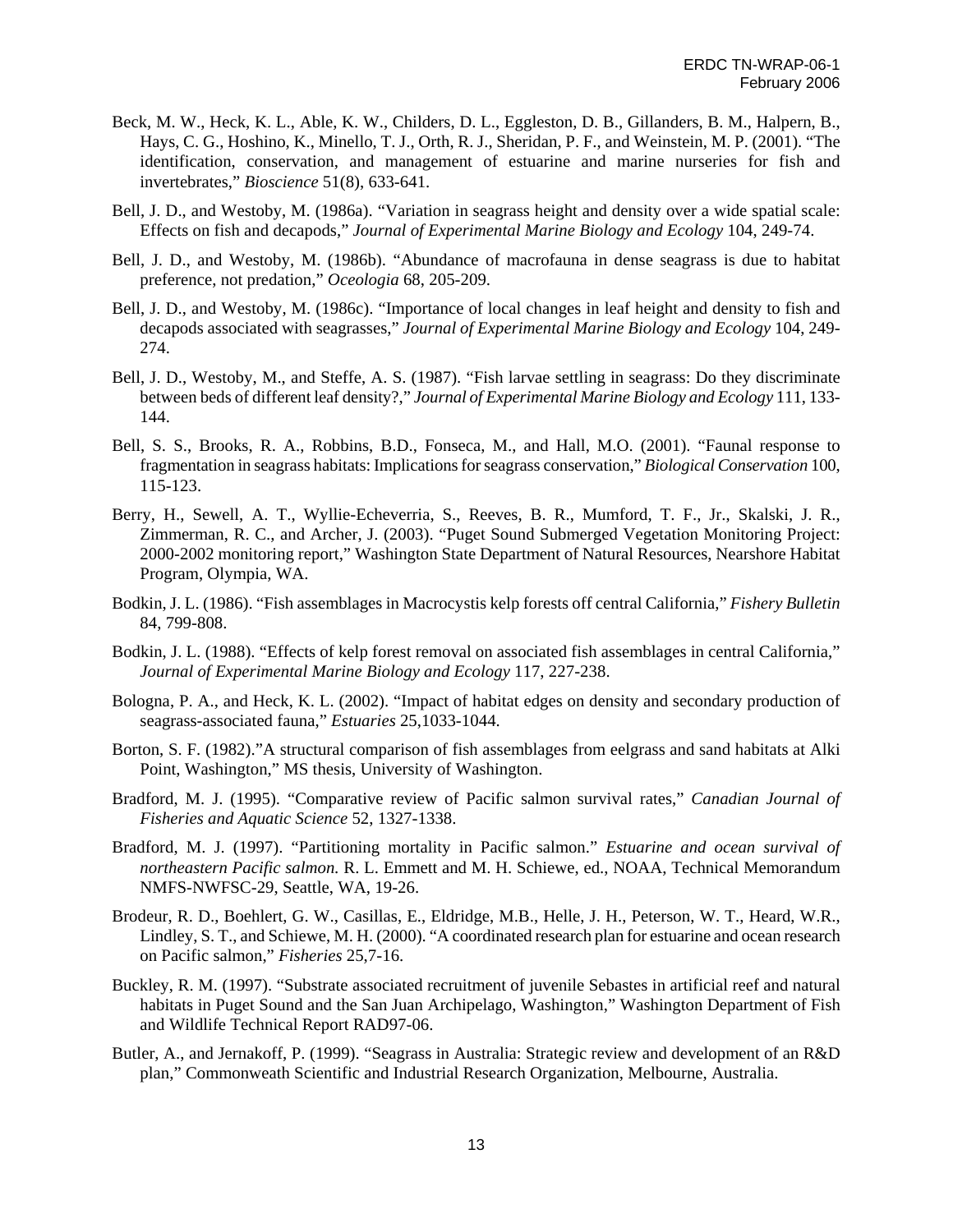- Carpenter, S., and Lodge, D. (1986). "Effects of submersed macrophytes on ecosystem processes," *Aquatic Botany* 26, 341-370.
- Choat, J. H. (1982). "Fish feeding and the structure of benthic communities in temperate waters," *Annual Review of Ecology and Systematics* 13, 423-449.
- Connolly, R. M. (1994). "Removal of seagrass canopy: Effects on small fish and their prey," *Journal of Experimental Marine Biology and Ecology* 184, 99-110.
- Cowen, R. K., and Bodkin, J. L. (1993). "Annual and spatial variation of the kelp forest fish assemblage at San Nicolas Island, California." *Third California Islands Symposium: Recent advances in research on the California Islands*, F. C. Hochberg, ed., 463-474.
- Crowder, L. B., and Cooper, W. E. (1982). "Habitat structural complexity and the interaction between bluegills and their prey," *Ecology* 63, 1802-1813.
- D'Amours, D. (1987). "Trophic phasing of juvenile chum salmon, *Oncorhynchus keta* Walbaum, and harpacticoid copepods in the Fraser River Estuary, British Columbia," Ph.D. diss., University of British Columbia, Vancouver, British Columbia.
- Dean, T. A., Haldorson, L., Laur, D. R., Jewett, S. C., and Blanchard, A. (2000). "The distribution of nearshore fishes in kelp and eelgrass communities in Prince William Sound, Alaska: Associations with vegetation and physical habitat characteristics," *Environmental Biology of Fishes* 57, 271-287
- Dinnel, P. A., McMillan, R. O., Armstrong, D. A., Wainwright, T. C., Whiley, A. J., Gurge, R., Bumgarner, R. (1986). "Padilla Bay Dungeness crab, *Cancer magister*, habitat study," Report to NOAA/OCRM/MEMD by University of Washington, Fisheries Research Institute, Seattle, WA. Padilla Bay National Estuarine Research Reserve Reprint Series No. 3, 1990.
- Doty, D. C., Armstrong, D. A., and Dumbauld, B. R. (1989). "The benefits of improved refuge associated with commercial oyster culture for the survival of juvenile Dungeness crab," *Journal of Shellfish Research* 8, 319-320.
- Edgar, G. J., and Robertson, A. I. (1992). "The influence of seagrass structure on the distribution and abundance of mobile epifauna: Pattern and process in a Western Australia Amphibolis bed," *Journal of Experimental Marine Biology and Ecology* 160, 13-31.
- Edgar, G. J., and Shaw, C. (1995). "The production and trophic ecology of shallow-water fish assemblages in southern Australia. II. Diets of fishes and trophic relationships between fishes and benthos at Western Port, Victoria," *Journal of Experimental Marine Biology and Ecology* 194, 83-106.
- Eggleston, D. B., Elis, W. E., Etherington, L. L., Dahlgren, P., and Posey, M. H. (1998). "Organism responses to habitat fragmentation and diversity: Habitat colonization by estuarine macrofauna," *Journal of Experimental Marine Biology and Ecology* 236, 107-132.
- Emmett, R., Lianso, R., Newton, J., Thom, R., Hornberger, M., Morgan, C., Levings, C., Copping, A., and Fisherman, P. (2000). "Geographic signatures of North American West Coast estuaries," *Estuaries* 23(6), 765-792.
- Feller, R. J., Kaczynski, V. W. (1975). "Size selective predation by juvenile chum salmon (*Oncorhynchus keta*) on epibenthic prey in Puget Sound," *Journal of the Fisheries Research Board of Canada* 32, 1419- 1429.
- Fernandez, M., Armstrong, D. A., and Iribarne, O. (1993). "Habitat selection by young-of-the-year Dungeness crab, *Cancer magister*, reduces abundance of subsequent cohorts in intertidal shell habitats," *Marine Ecology Progress Series* 92, 171-177.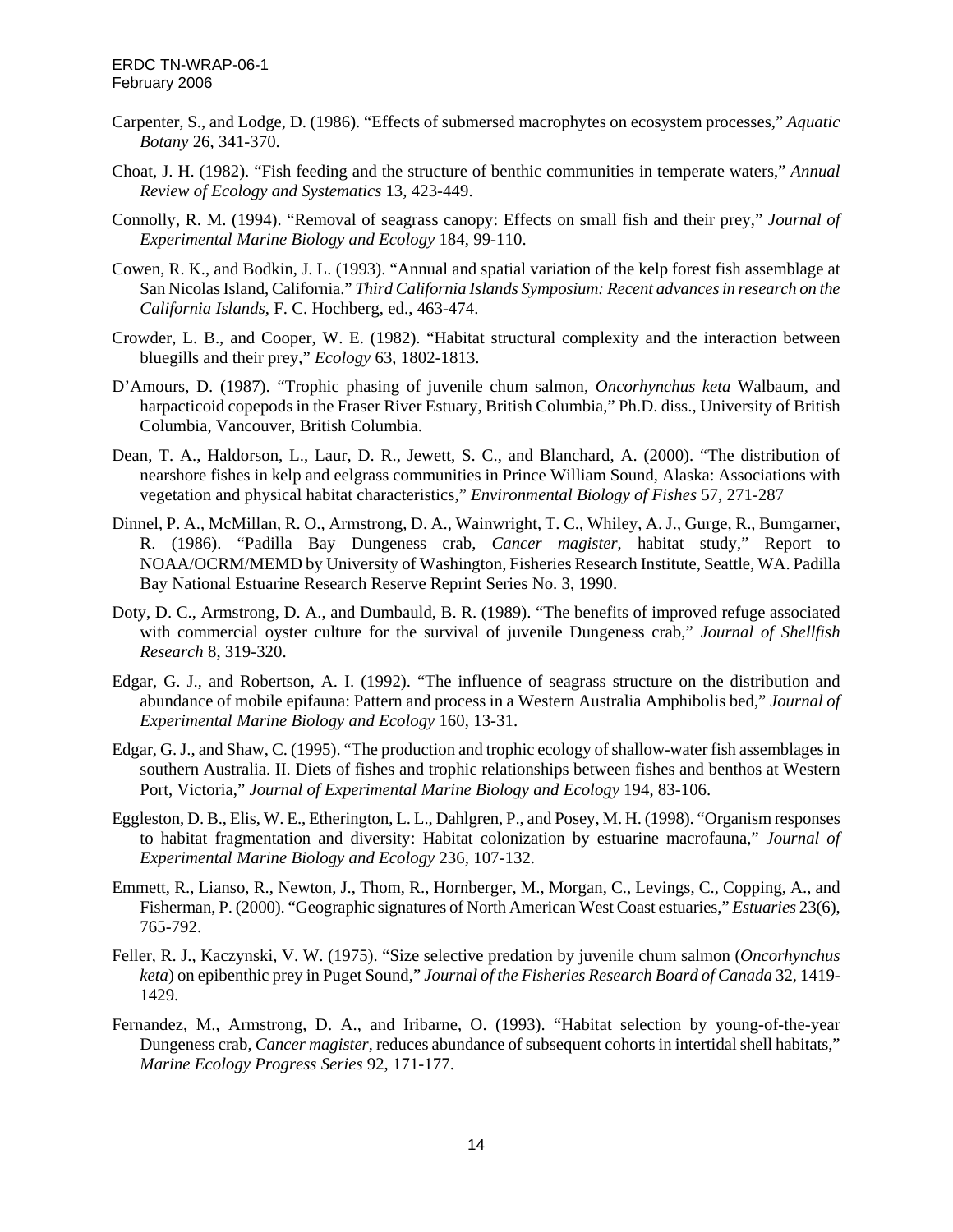- Fresh, K. L. (1979). "Distribution and abundance of fish occurring in the nearshore surface waters of Northern Puget Sound, Washington," MS thesis, University of Washington.
- Fresh, K. L. (in prep.) "Juvenile salmon in the nearshore ecosystems of Puget Sound," NOAA, NWFSC, Seattle, WA.
- Gardner, F. (1978). "North Puget Sound Baseline Program 1974-1977," Washington Department of Ecology Report, Olympia, WA.
- Garrison, K. J., and Miller, B. S. (1982). "Review of the early life history of Puget Sound fishes," University of Washington Fisheries Institute Report FRI-UW-8126.
- Gilanders, B. M., and Kingsford, M. J. (1996). "Elements in otoliths may elucidate the contribution of estuarine recruitment to sustaining coastal reef populations of a temperate reef fish," *Marine Ecology Progress Series* 141, 13-20.
- Godin, J. G. (1981). "Daily patterns of feeding behavior, daily rations, and diets of juvenile pink salmon (*Oncorhynchus gorbuscha*) in two marine bays of British Columbia," *Canadian Journal of Fisheries and Aquatic Science* 38, 10-15.
- Gomez-Buckley, M. (2001). "Feeding ecology of juvenile splitnose rockfish (*Sebastes diploproa*) associated with drifting habitats in the central San Juan Archipelago, Washington," Washington Department of Fish and Wildlife Technical Report No. FPT01-03.
- Gordon, D. K., and Levings, C. D. (1984). "Seasonal changes of inshore fish populations on Sturgeon and Roberts Bank, Fraser River Estuary, British Columbia," Canadian Technical Report of Fisheries and Aquatic Science 1240.
- Gotceitas, V., Fraser, S., and Brown, J. A. (1997). "Use of eelgrass beds (Zostera marina) by juvenile Atlantic cod (Gadus morhua)," *Canadian Journal of Fisheries and Aquatic Science* 54, 1306-1319.
- Guidetti, P. (2000). "Differences among fish assemblages associated with nearshore Posidonia oceanica seagrass beds, rocky-algal reefs and unvegetated sand habitats in the Adriatic Sea," *Estuarine, Coastal and Shelf Science* 50,515-529.
- Gunderson, D. R., Armstrong, D. A., Shi, Y. B., and McConnaughey, R. A. (1990). "Patterns of estuarine use by juvenile English sole (*Parophrys vetulus*) and Dungeness Crab (*Cancer magister*)," *Estuaries* 13(1), 59-71.
- Gutermuth, F. B., and Armstrong, D. A. (1989). "Temperature-dependent metabolic response of juvenile Dungeness crab *Cancer magister* Dana: Ecological implications for estuarine and coastal populations," *Journal of Experimental Marine Biology and Ecology* 126, 135-144.
- Haas, M. E. (2002). "Effects of large over-water structures on epibenthic juvenile salmon prey assemblages in Puget Sound, Washington," MS thesis, University of Washington, Seattle, WA.
- Hall, M.O., and Bell, S. S. (1988). "Response of small motile epipfauna to complexity of epiphytic algae on seagrass blades," *Journal of Marine Research* 116, 613-630.
- Hart, J. L. (1973). "Pacific fishes of Canada," *Fishery Research Board of Canada Bulletin* 180, 96-100.
- Hay, D. E. (1985). "Reproductive biology of Pacific herring (*Clupea harangus pallasi*)," *Canadian Journal of Fisheries and Aquatic Science* 42, 111-126.
- Healey, M. C. (1979). "Detritus and juvenile salmon production in the Nanaimo estuary: I. Production and feeding rates of juvenile chum salmon (*Oncorhynchus keta*)," *Journal of the Fishery Research Board of Canada* 36, 488-496.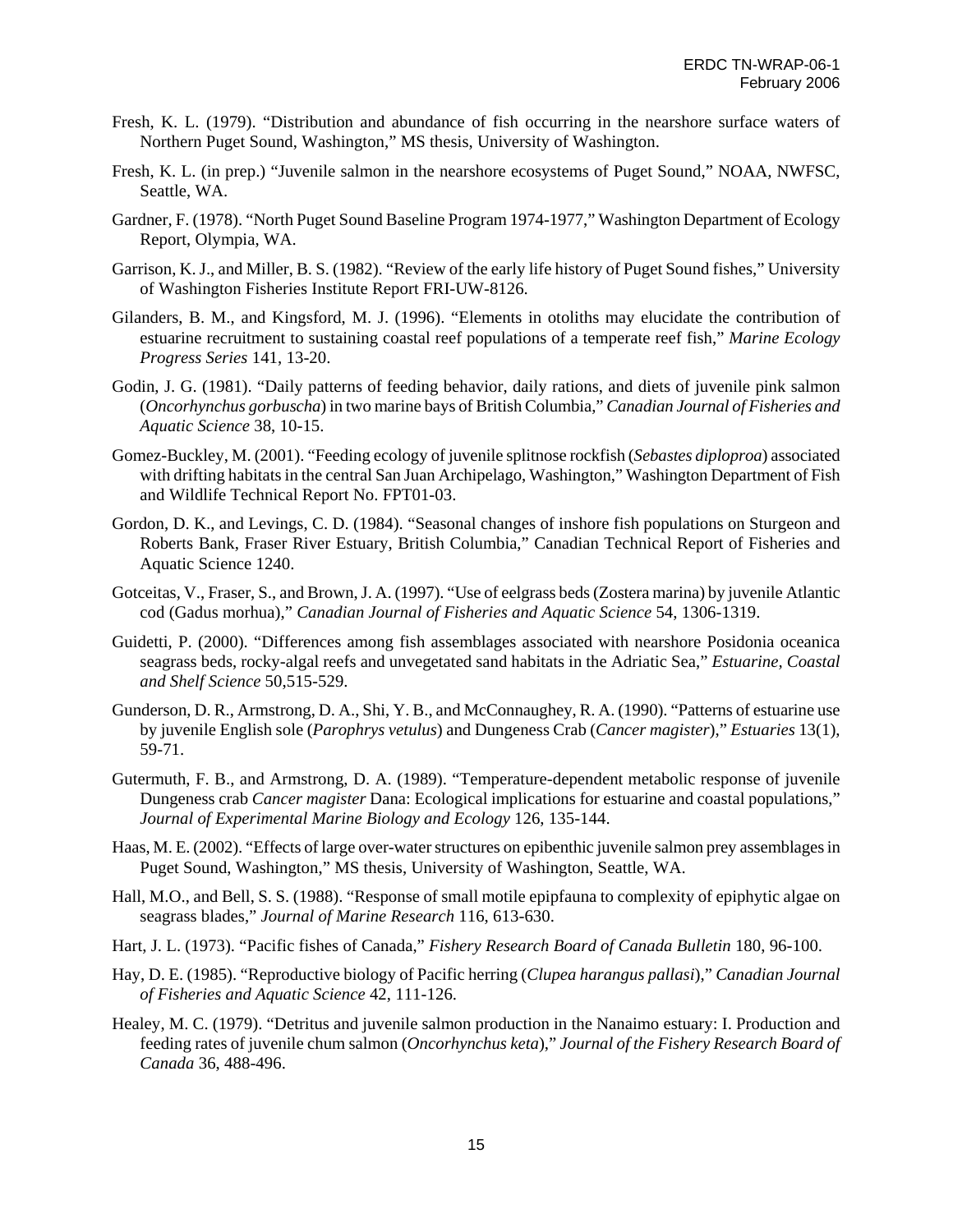- Healey, M. C. (1980). "Utilization of the Nanaimo River estuary by juvenile Chinook salmon, Oncorhynchus tshawytscha," *Fishery Bulletin* 77, 653-668
- Heck, K. L., Able, K. W., Fahay, M. P., and Roman, C. T. (1989). "Fishes and decapod crustaceans of Cape Cod eelgrass meadows: species composition, seasonal abundance patterns and comparison with unvegetated substrates," *Estuaries* 12, 59-65.
- Heck, K. L., Able, K. W., Roman, C. T., and Fahay, M. P. (1995). "Composition, abundance, biomass and production of macrofauna in a New England estuary: Comparison among eelgrass meadows and other nursery habitats," *Estuaries* 18, 379-389.
- Heck, K. L., and Crowder, L. (1991). "Habitat structure and predatory-prey interactions in vegetated aquatic systems," *Habitat structure: The physical arrangement of objects in space*, S. S. Bell, E. D. McCoy, and H. R. Mushinsky, ed., Chapman and Hall, London, 281-299.
- Heck, K. L., and Orth, R. J. (1980). "Seagrass habitats: The roles of habitat complexity, competition and predation in structuring associated fish and macroinvertebrate assemblages." *Estuarine perspectives*. V. S. Kennedy, ed. Academic Press, New York, 449-464.
- Heck, K. L., and Thoman, L. (1981). "Experiments on predator-prey interaction in vegetated aquatic habitats," *Journal of Experimental Marine Biology and Ecology* 53, 125-135.
- Heck, K. L., Nadeau, D. A., and Thomas, R. (1997). "The nursery role of seagrass beds," *Gulf of Mexico Science* 1, 50-54.
- Hemminga, M. A., Harrison, P. G., and Lent, F. (1991). "The balance of nutrient losses and gains in seagrass meadows," *Marine Ecology Progress Series* 71(1), 85-96.
- Hindell, J. S., Jenkins, G. P., and Keough, M. J. (2000). "Evaluating the impact of predation by fish on the assemblage structure of fishes associated with seagrass *Heterozostera tasmanica* (Martens ex Ascherson) den Hartog, and unvegetated sand habitats," *Journal of Experimental Marine Biology and Ecology* 255 (2), 153-174.
- Hobson, E. S., Chess, J. R., and Howard, D. F. (2000). "Interannual variation in predation on first-year *Sebastes* spp. by three northern California predators," *Fishery Bulletin* 99, 292-302.
- Horinouchi, M., and Sano, M. (1999). "Effects of changes in seagrass shoot density and leaf height on abundances and distribution patterns of juveniles of three gobiid fishes in a *Zostera marina* bed," *Marine Ecology Progress Series* 183, 87-94.
- Horinouchi, M., and Sano, M. (2001). "Effects of changes in seagrass shoot density and leaf height on the abundance of juveniles of *Acentrogobius pflaummi* in a *Zostera marina* bed," *Ichthyological Research* 48, 179-185.
- Hovel, K. A., and Lipcius, R. N. (2001). "Habitat fragmentation in a seagrass landscape: Patch size and complexity control blue crab survival," *Ecology* 87, 1814-1829.
- Hughes, J. E., Deegan, L. A., Wyda, J. C., Weaver, M. J., and Wright, A. (2002). "The effects of eelgrass habitat loss on estuarine fish communities of southern New England," *Estuaries* 25, 235-249.
- Hyndes, G. H., Kendrick, A. J., MacArthur, L. D., and Stewart, E. (2003). "Differences in the species-and size-composition of fish assemblages in three distinct seagrass habitats with differing plant and meadow structure," *Marine Biology* 142, 1195-1206.
- Irlandi, E. A., and Crawford, M. K. (1997). "Habitat linkages: The effect of intertidal salt marshes and adjacent subtidal habitats on abundance, movement, and growth of an estuarine fish," *Oecologia* 110, 222-230.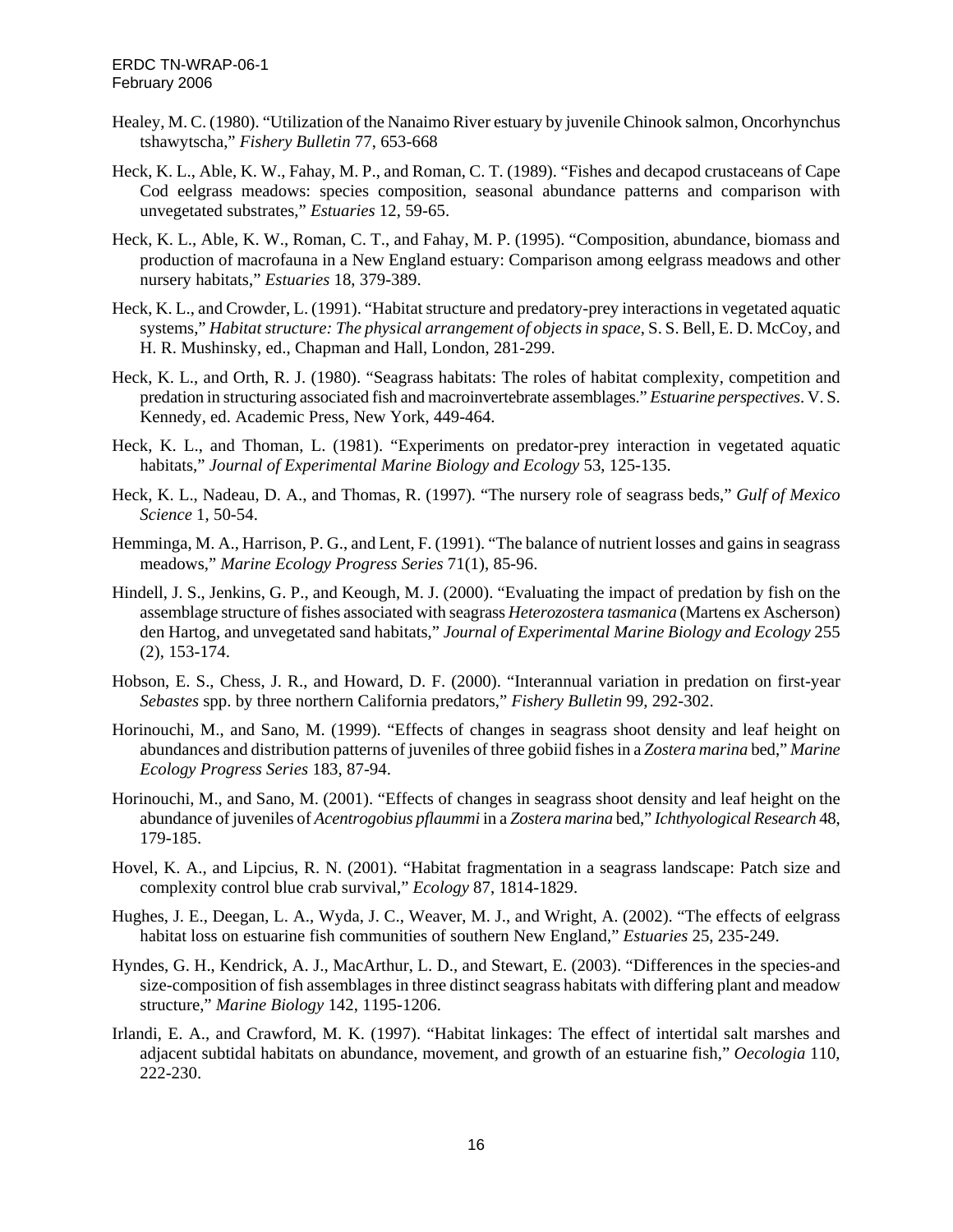- Irlandi, E. A., and Peterson, C. H. (1991). "Modification of animal habitat by large plants: Mechanisms by which seagrasses influence clam growth," *Oecologia* 87, 307-318.
- Irlandi, E. A., Ambrose, W. G., and Orlando, B. A. (1995). "Landscape ecology and the marine environment: How spatial configuration of seagrass habitat influences growth and survival of the bay scallop," *Oikos* 72, 307-313.
- Jamieson, G., and Armstrong, D. A. (1991). "Spatial and temporal recruitment patterns of Dungeness crab in the northeastern Pacific," *Memoirs of the Queensland Museum* 31, 365-381.
- Jeffrey, R. (ed). (1976). "A preliminary inventory of the biota of Padilla Bay," Huxley College, Department of Biology, Western Washington University.
- Jenkins, G. P., May, H. M. A., Wheatley, M. J., and Holloway, M. G. (1997). "Comparison of fish assemblages associated with seagrass and adjacent unvegetated habitats of Port Phillip Bay and Corner Inlet, Victoria, Australia, with emphasis on commercial species," *Estuarine, Coastal and Shelf Science* 44, 569-588.
- Jewett, S.C, Dean, T.A., Smith, R.O., Blanchard, A. (1999). "Exxon Valdez oil spill: Impacts and recovery in the soft benthic community in and adjacent to eelgrass beds," *Marine Ecology Progress Series* 185, 59- 83.
- Johannes, R. E., and Larkin, P. A. (1961). "Competition for food between redside shiners (*Richardsonus balteatus*) and rainbow trout (*Salmo gairdneri*) in two British Columbia lakes," *Journal of the Fisheries Research Board of Canada* 18:203-220.
- Jordan, F., Bartolini, M., Nelson, C., Patterson, P. E., and Soulen, H. L. (1996). "Risk of predation affects habitat selection by the pinfish *Lagodon rhomboides* (Linnaeus)," *Journal of Experimental Marine Biology and Ecology* 208, 45-56.
- Kaczynski, V. W., Feller, R. J., Clayton, J., and Gerke, R. J. (1973). "Trophic analysis of juvenile pink and chum salmon (*Oncorhynchus gorbuscha* and *O. keta*) in Puget Sound," *Journal of the Fisheries Research Board of Canada* 30, 1003-1008.
- Kenyon, R. A., Loneragan, N. R., Huges, J. M., and Staples, D. J. (1997). "Habitat type influences the microhabitat preference of juvenile tiger prawns (*Penaeus esculentus* Haswell and *Penaeus semisulcatus* De Haan)," *Estuarine, Coastal and Shelf Science* 45(3), 393-403.
- Kikuchi, T. (1980). "Faunal Relationships in Temperate Seagrass Beds," *Handbook of seagrass biology: An ecosystem perspective.* R. C. Phillips and C. P. McRoy, ed. Garland STPM Press, New York, 153-172.
- Larson, R. J., and DeMartini, E. E. (1984). "Abundance and vertical distribution of fishes in a cobble-bottom kelp forest off San Onofre, California," *Fishery Bulletin* 82, 37-53.
- Leaman, B. M. (1980). "The ecology of fishes in British Columbia kelp beds. Barkley Sound *Nereocystis* beds," Fisheries Development Report 22, British Columbia Ministry of the Environment, Nanaimo, British Columbia, Canada.
- Lemberg, N. A., O'Toole, M. F., Penttila, D. E., and Stick, K. C. (1998). "1996 forage fish stock status report," Washington Department of Fish and Wildlife, Stock Status Report No. 98-01.
- Levin, P. S., and Hay, M. E. (1996). "Responses of temperate reef fishes to alterations in algal structure and species composition," *Marine Ecology Progress Series* 134, 37-47.
- Levin, P., Petrik, R., and Malone, J. (1997). "Interactive effects of habitat selection, food supply and predation on recruitment of an estuarine fish," *Oecologia* 112, 55-63.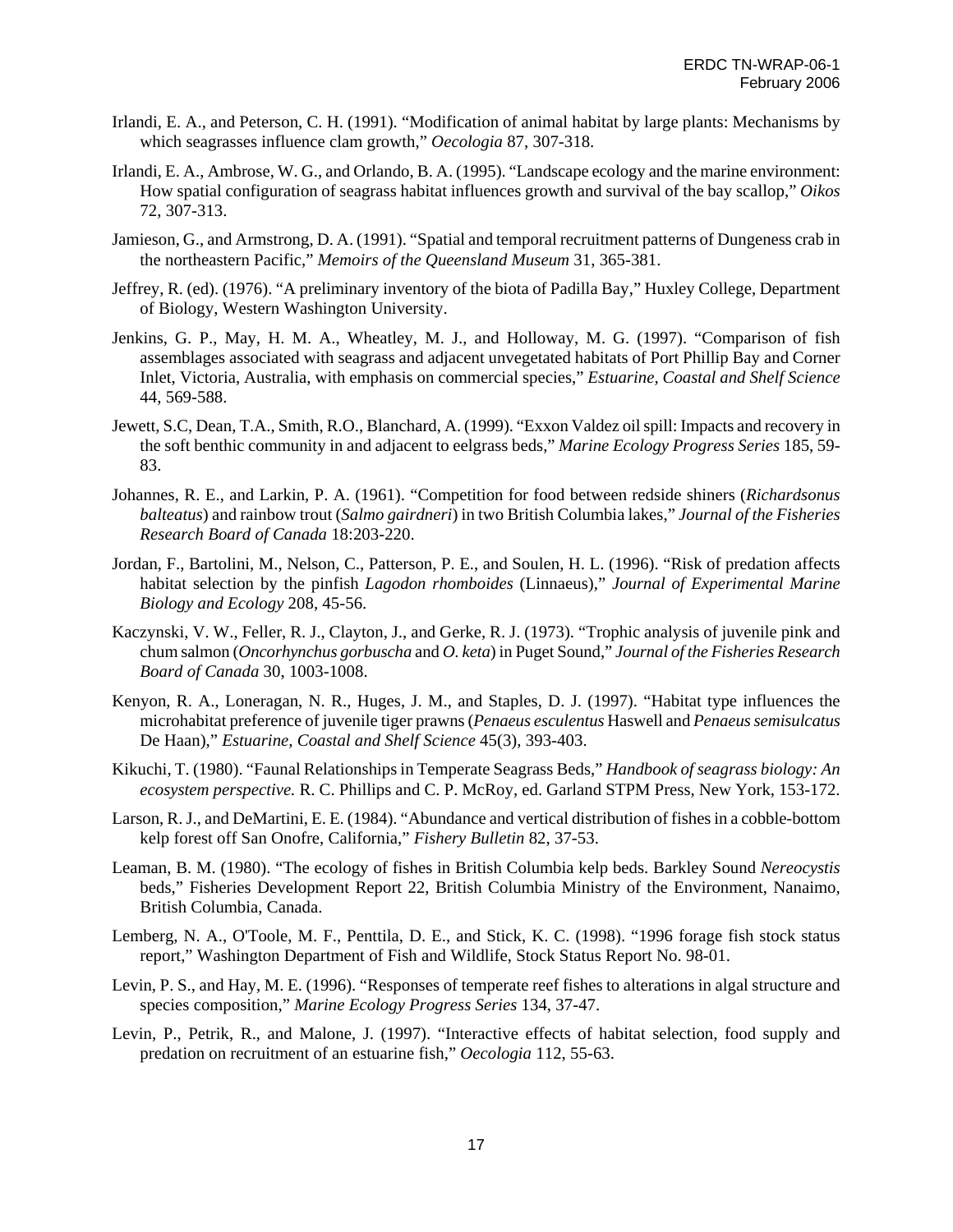- Levings, C. D. (1983). "Some observations of juvenile herring at the Fraser River estuary, B.C." *Proceedings of the Fourth Pacific Coast Herring workshop, October 1981*. K. Buchanan, ed. Canadian Manuscript Report of Fisheries and Aquatic Sciences. No. 1700, 91-103.
- Levings, C. D. (1994). "Feeding behavior of juvenile salmon and significance of habitat during estuary and early sea phase," *Nordic Journal of Freshwater Research* 69, 7-16.
- Levy, D. A., and Northcote, T. G. (1981). "Fish utilization of Fraser estuary marshes," *Estuaries* 4, 263.
- Levy, D. A., and Northcote, T. G. (1982). "Juvenile salmon residency in a marsh area of Fraser River Estuary," *Canadian Journal of Fisheries and Aquatic Science* 39, 270-276.
- Love, M. S., Carr, M. H., and Haldorson, L. J. (1991). "The ecology of substrate-associated juveniles of the genus *Sebastes*," *Environmental Biology of Fishes* 30, 225-243.
- MacDonald, J. S., Birtwell, I. K., and Kruzynski, G. M. (1987). "Food and habitat utilization by juvenile salmonids in the Campbell River Estuary," *Canadian Journal of Fisheries and Aquatic Sciences* 22, 1233-1246.
- Matthews, K. R. (1990). "A comparative study of habitat use by young-of-the-year sub-adult and adult rockfishes on four habitat types in central Puget Sound, Washington, USA," *Fishery Bulletin* 88(2), 223- 239.
- Mattila, J. (1995). "Does Habitat Complexity Give Refuge Against Fish Predation? Some Evidence From Two Field Experiments," *Biology and Ecology of Shallow Coastal Waters.* A. Eleftheriou, A. Ansell, and C. J. Smith, ed. Olsen and Olsen, Fredensborg, Denmark, 261-268.
- McMillan, R. O., Armstrong, D. A., and Dinnel, P. A. (1995). "Comparison of intertidal habitat use and growth rates of two northern Puget Sound cohorts of 0+ age Dungeness crab, *Cancer magister*," *Estuaries* 18, 390-398.
- McMillan, R. O., Dinnel, P. A., Armstrong, D. A., Wainwright, T. C., and Whiley, A. J. (1988). "Habitat preference of Dungeness crab, *Cancer magister*, in Padilla Bay, Washington," *Journal of Shellfish Research* 7, 169.
- Micheli, F., and Peterson, C. H. (1999). "Estuarine vegetated habitats as corridors for predator movements," *Conservation Biology* 13(4), 869-881.
- Miller, B. S., Simenstad, C. A., Cross, J. N., Fresh, K. L., and Steinfort, S. N. (1980). "Nearshore fish and macroinvertebrate assemblages along the Strait of Juan de Fuca including food habits of the common nearshore fish," University of Washington Fisheries Research Institute FRI-UW-8001.
- Miller, B. S., Simenstad, C. A., Moulton, L. L., Fresh, K. L., Funk, F. C., Karp, W. A., and Borton, S. F. (1978). "Nearshore fishes. Baseline study program north Puget Sound. Final report: July 1974-June 1977," University of Washington Fisheries Research Institute, Washington Department of Ecology Baseline Study Report No. 10.
- Miller, D. D., and Geibel, J. J. (1973). "Summary of blue rockfish and lingcod life histories: A reef ecology study; and giant kelp *Macrocystis pyrifera*, experiments in Monterey Bay, California," *California Department of Fish and Game Fishery Bulletin* 158, 1-137.
- Montane, M. M., Lipcius, R. N., Haner, J. L., Seebo, M. S., Pile, A. J., van Montfrans, J., Orth, R. J., Gibs, D., Mosknes, P., and Pihl, L. (1995). A field study of the population dynamics of the blue crab, *Callinectes sapidus* Rathbun, in Chesapeake Bay. Final report. Chesapeake Bay Stock Assessment Committee, National Oceanic and Atmospheric Administrations, Gloucester Point, VA.
- Murphy, M. L., Johnson, S. W., and Csepp, D. J. (2000). "A comparison of fish assemblages in eelgrass and adjacent subtidal habitats near Craig, Alaska," *Alaska Fishery Research Bulletin* 7, 11-21.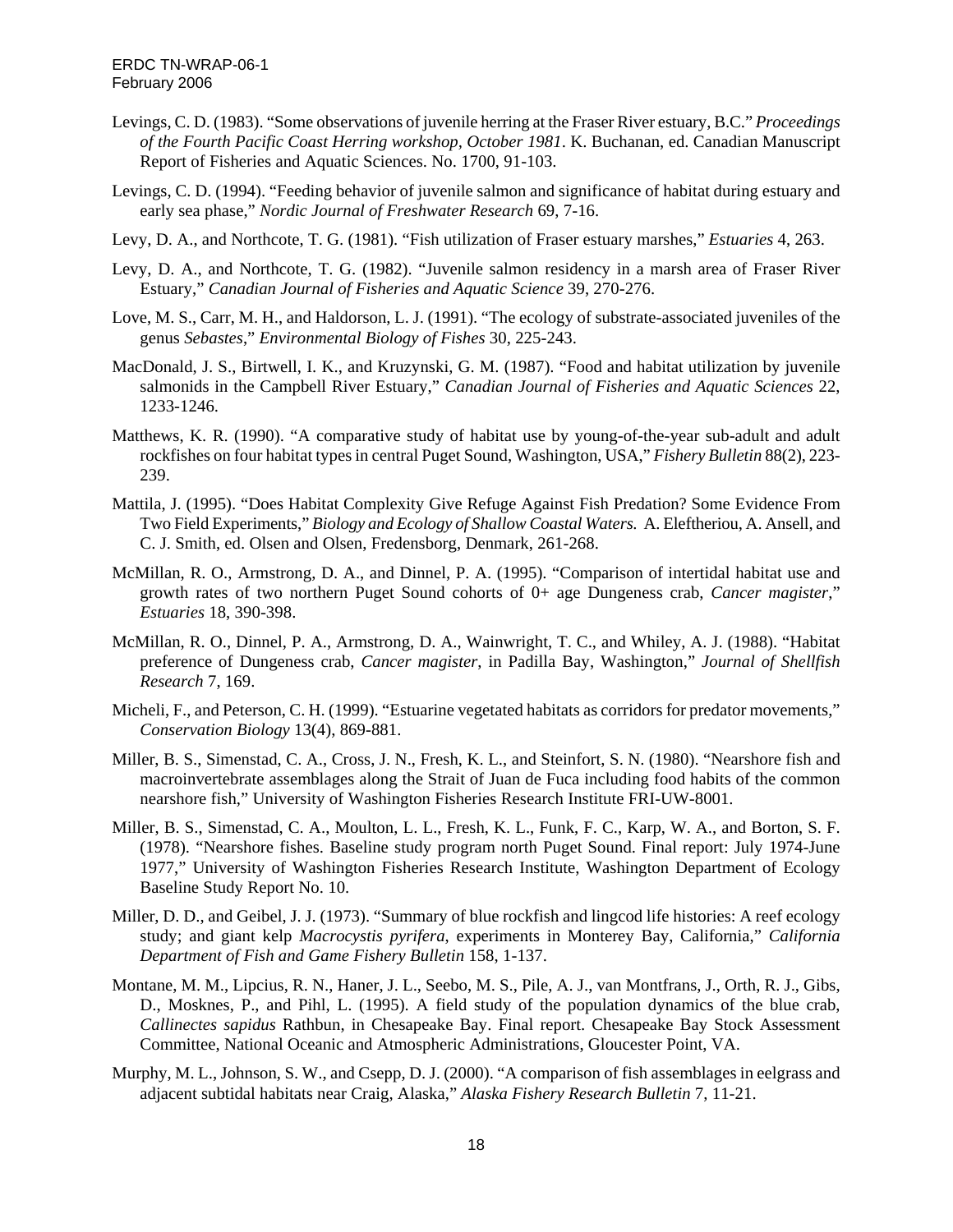- National Research Council. (1996). *Upstream: Salmon and society in the Pacific Northwest. Nationa*l Academy Press, Washington, DC.
- Orth, R. J. (1992). "A perspective on plant-animal interactions in seagrasses: Physical and biological determinants influencing plant and animal abundance," *Plant-Animal Interactions in the Marine Benthos*. D. M. John, S.J. Hawkins, and J.H. Price, ed. Clarendon Press, Special Vol. 46, Oxford, UK, 147-164.
- Orth, R. J., Heck, K. L., and van Montfrans, J. (1984). "Faunal communities in seagrass beds: A review of the influence of plant structure and prey characteristics on predator-prey relationships," *Estuaries* 7, 339-350.
- Parker, J. D , Duffy, J. E., and Orth, R. J. (2001). "Experimental tests of plant diversity effects on epifaunal diversity and production in a temperate seagrass bed," *Marine Ecology Progress Series* 224, 55-67.
- Pentilla, D. E. (2000). "Documented spawning seasons of populations of the surf smelt *Hypomesus*, in the Puget Sound Basin," State of Washington, Department of Fish and Wildlife, Marine Resources Division, Briefing Report.
- Peterson, C. H., Irlandi, E. A., and Black, R. (1994). "The crash in suspension-feeding bivalve populations (*Katelysia* spp.) in Princess Royal Harbor: An unexpected consequence of eutrophication," *Journal of Experimental Marine Biology and Ecology* 176, 39-52.
- Phillips, R. C. (1984). "The ecology of eelgrass meadows in the Pacific northwest: A community profile," U.S. Fish and Wildlife Service Report FWS/OBS-84/24, Washington, DC.
- Puget Sound Regional Council. (2001). http://www.psrc.org/datapubs/pubs/view/0701.htm
- Rader, D. N., and Davis, K. S. (1997). "Essential fish habitat and the South Atlantic Council," Fisheries Management Council, South Atlantic Update, Charleston, SC.
- Raffaelli, D., Raven, J., and Poole, L. (1998). "Ecological impact of green macroalgal blooms," *Annual Reviews in Marine Biology and Oceanography* 36, 97-126.
- Ray, M., and Stoner, A. W. (1995). "Growth, survivorship, and habitat choice in a newly settled seagrass gastropod, *Strombus gigas*," *Marine Ecology Progress Series* 123, 83-94.
- Raymond, B. A., Wayne, M. M., and Morrison, J. A. (1985). "Vegetation invertebrate distribution and fish utilization of the Campbell River estuary, British Columbia, Canada," *Canadian Manuscript Report of Fisheries and Aquatic Sciences* 1820, 1-33.
- Ryer, C. H. (1987). "Temporal patterns of feeding by blue crabs (*Callinectes sapidus*) in tidal-marsh creek and adjacent seagrass meadow in the lower Chesapeake Bay," *Estuaries* 10, 136-140.
- Sale, P. F., and Douglas, W. A. (1984). "Temporal variability in the community structure of fish on coral patch reefs and the relation of community structure to reef structure," *Ecology* 65, 409-422.
- Salvino, J. F., and Stein, R. A. (1982). "Predator-prey interaction between largemouth bass and bluegills as influenced by simulated submerged vegetation," *Transactions of the American Fisheries Society* 111, 255-266.
- Sato, M., and Wyllie-Echeverria, T. (2004). "Best science and best management for rockfish and lingcod in San Juan County, Washington," Report to San Juan County Marine Resources Committee, Friday Harbor, WA.
- Shaffer, J. A. (2000). "Seasonal variation in understory kelp bed habitats of the Strait of Juan de Fuca," *Journal of Coastal Research* 16, 768-775.
- Shaffer, J. A., Doty, D. C., Buckley, R. M., and West, J. E. (1995). "Crustacean community composition and trophic use of the drifting vegetation habitat by juvenile splitnose rockfish *Sebastes diploproa*," *Marine Ecology Progress Series* 123, 13-21.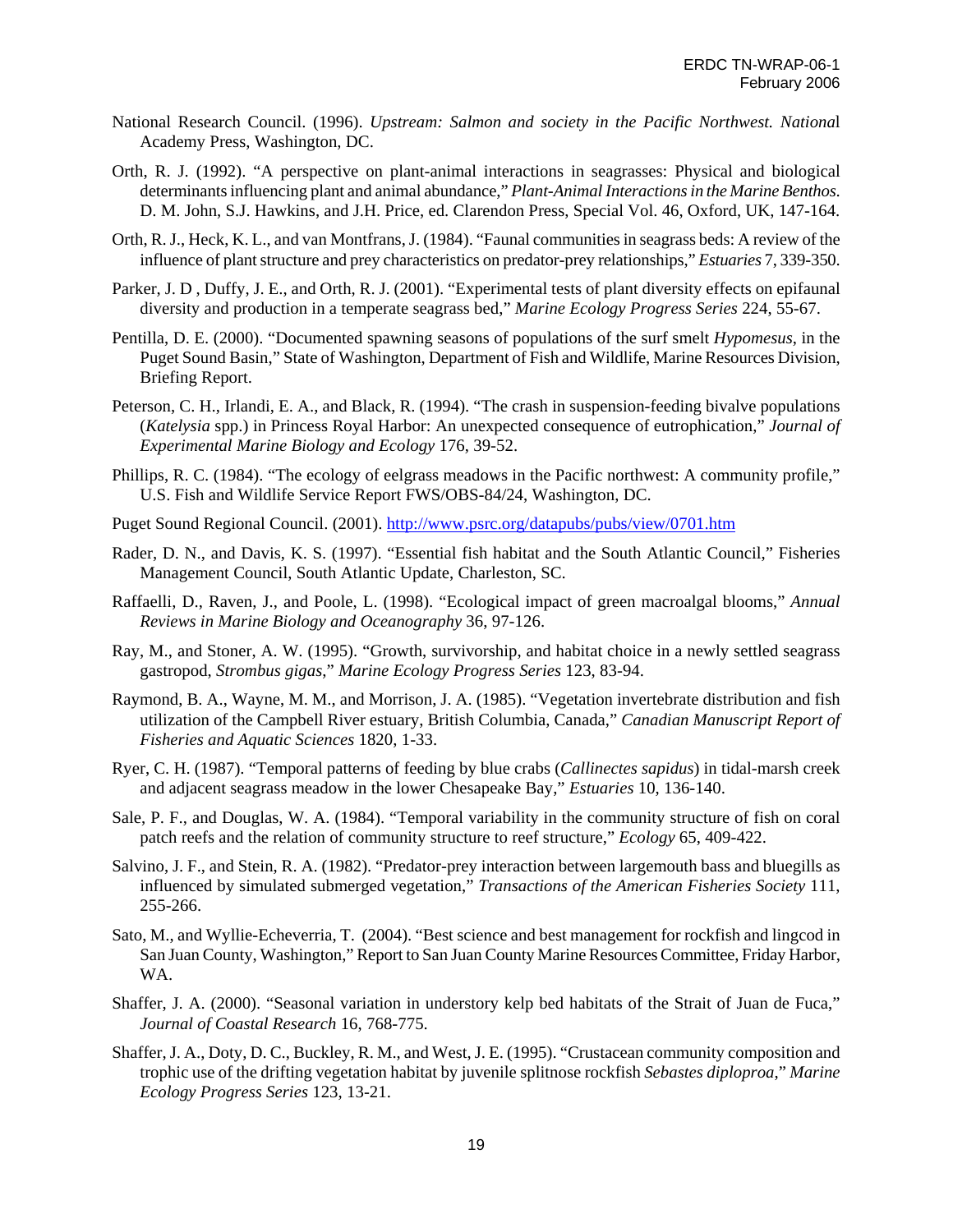- Short, F. T., Matso, K., Hoven, H. M., Witten, J., Burdick, D. M., and Short, C. A. (2001). "Lobster use of eelgrass habitat in the Piscataqua River on the New Hampshire/Maine border, USA," *Estuaries* 24, 227- 284.
- Shreffler, D. K., Simenstad, C. A., and Thom, R. M. (1992). "Foraging by juvenile salmon in a restored estuarine wetland," *Estuaries* 15, 204-213.
- Sibert, J. R. (1979). "Detritus and juvenile salmon production in the Nanaimo estuary. II. Meiofauna available as food for juvenile chum salmon," *Journal of the Fisheries Research Board of Canada* 36, 497-503.
- Simenstad, C. A., and Cordell, J. R. (1992). "Species and assemblage diversity of nearshore epibenthic harpacticoid copepods: Natural and human influences," *Northwest Environmental Journal* 8, 154-155.
- Simenstad, C. A., and Cordell, J. R. (2000). "Ecological assessment criteria for restoring anadromous salmonid habitat in Pacific Northwest estuaries," *Ecological Engineering* 15, 283-302.
- Simenstad, C. A., and Salo, E. O. (1982). "Foraging success as a determinant of estuarine and nearshore carrying capacity of juvenile chum salmon (*Oncorhynchus keta*) in Hood Canal, Washington." *Proceedings of the North Pacific Aquaculture Symposium, 18-27 August 1980. Anchorage, Alaska and Newport, Oregon.* B. R. Melteff and R. A. Neve, ed. Alaska Sea Grant Rep. 82-2. University of Alaska. Fairbanks, AK, 21-37.
- Simenstad, C. A., and Thom, R. M. (1996). "Functional equivalency trajectories of the restored GOG-LE-HI-TE estuarine wetland," *Ecological Applications* 6, 38-56.
- Simenstad, C. A., Cordell, J. R., Wissmar, R. C., Fresh, K. L., Schroeder, S. L., Carr, M., Sanborn, G., and Burg, M. (1988). "Assemblage structure, microhabitat distribution, and food web linkages of epibenthic crustaceans in Padilla Bay National Estuarine Research Reserve, Washington," University of Washington Fisheries Research Institute FRI-UW-8813, Padilla Bay National Estuarine Research Reserve Reprint Series No. 9, 1990.
- Simenstad, C. A., Fresh, K. L., and Salo, E. O. (1982). "The role of Puget Sound and Washington Coastal Estuaries in the life history of pacific salmon: An Unappreciated Function," *Estuarine comparisons*, V. S. Kennedy, ed. Academic Press, Toronto, Canada, 343-365.
- Simenstad, C. A., Kinney, W. J., Parker, S. S., Salo, E. O., Cordell, J. R., and Buechner, H. (1980). "Prey community structures and trophic ecology of out-migrating juvenile chum and pink salmon in Hood Canal, Washington: A synthesis of three years studies, 1977-1979," Final Report, University of Washington Fisheries Research Institute FRI-UW-8026. Seattle, WA.
- Simenstad, C. A., Miller, M. S., Nyblade, C. F., Thornburgh, K., Bledsoe, L. J. (1979). "Food web relationships of northern Puget Sound and the Strait of Juan de Fuca: A synthesis of the available knowledge," EPA DOC Research Report EPS-600/7-79-259.
- Smock, L. A., Gilinsky, E., and Stoneburner, D. L. (1985). "Macroinvertebrate production in a southeastern United States blackwater stream," *Ecology* 66, 1491-1503.
- Sogard, S. M. and Able, K. W. (1991). "A comparison of eelgrass, sea lettuce macroalgae, and marsh creeks as habitats for epibenthic fishes and decapods," *Estuarine, Coastal and Shelf Science* 33, 501-519.
- Stober, Q. J. and Salo, E. O. (1973). "Ecological studies of the proposed Kiket Island nuclear power plant," University of Washington Fisheries Research Institute Report #73-04.
- Stoner, A. W., and Lewis, F. (1985). "The influence of quantitative and qualitative aspects of habitat complexity in tropical seagrass meadows," *Journal of Experimental Marine Biology and Ecology* 94, 19- 40.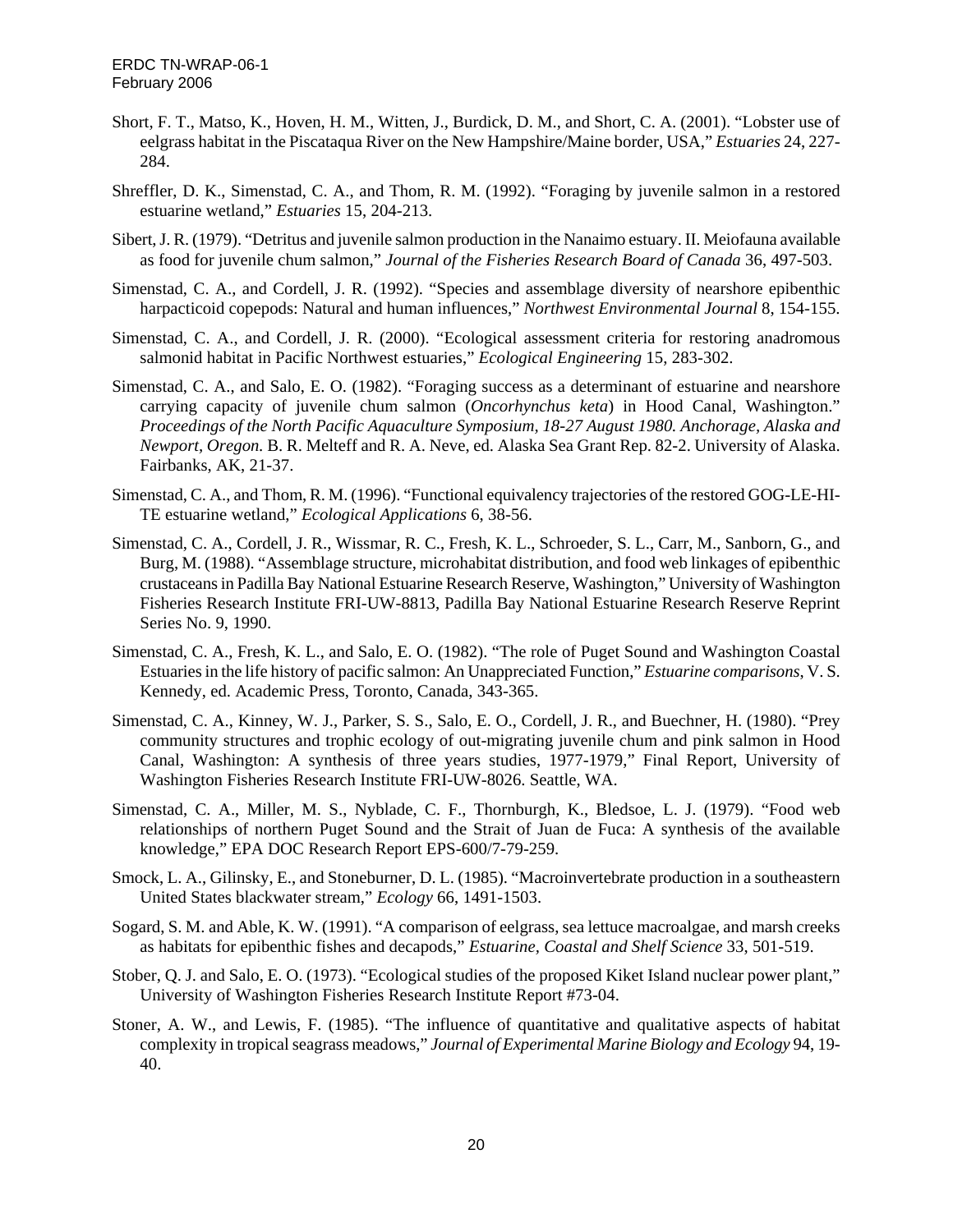- Stunz, G. W., Minello, T. J., and Levin, P. S. (2002). "A comparison of early juvenile red drum densities among various habitat types in Galveston Bay, Texas," *Estuaries* 25, 76-85.
- Thayer, G. W., and Phillips, R. C. (1977). "Importance of eelgrass beds in Puget Sound," *Marine Fisheries Review* 36, 27-39.
- Thayer, G. W., Fonseca, M. S., and Pendleton, E. (1984). "The ecology of eelgrass meadows of the Atlantic coast: A community profile," U.S. Fish and Wildlife Service Biological Report FWS/OBS-84/02. Washington, DC.
- Thom, R. M., Albright, R., Simenstad, C. A., Hampel, J., Cordell, J., and Chew, K. (1984). "Intertidal and shallow subtidal benthic ecology." *Renton Sewage Treatment Plant Project, Seahurst Baseline Study, Vol. IV, Section 5*. K. K. Chew, and R. F. Stober, ed. University of Washington Fisheries Research Institute Final Report to City of Seattle.
- Thom, R. M., Simenstad, C. A., Cordell, J.R., and Salo, E. O. (1989). "Fish and their epibenthic prey in a marina and adjacent mudflats and eelgrass meadow in a small estuarine bay," University of Washington Fisheries Research Institute FRI-UW-8901. Seattle, WA.
- Toft, J., Cordell, J., Simenstad, C., and Stamatiou, L. (2004). "Fish distribution abundance and behavior at nearshore habitats along City of Seattle marine shorelines, with an emphasis on juvenile salmonids," School of Aquatic and Fisheries Science-University of Washington-0401.
- U.S. Department of Interior. (1995). "Elwha River Ecosystem Restoration Final Environmental Impact Statement," Olympic National Park, Port Angeles, WA.
- Webb, D. G. (1989). "Predation by juvenile salmonids on harpacticoid copepods in a shallow subtidal seagrass bed: Effects on copepod community structure and dynamics," Ph.D. diss., University of British Columbia, Vancouver, British Columbia.
- Webb, D. G. (1991). "Effect of predation by juvenile Pacific salmon on marine harpacticoid copepods. I. Comparisons of patterns of copepod mortality with patterns of salmon consumption," *Marine Ecology Progress Series* 72, 25-36.
- Webb, D. G., and Parsons, T. R. (1992). "Winter-spring recruitment patterns of epibenthic harpacticoid copepods in atemperate zone seagrass bed," *Marine Ecology Progress Series* 82(2), 151-162.
- Werner, E. E., and Gilliam, J. F. (1984). "The ontogenetic niche and species interactions in size-structured populations," *Annual Review of Ecology and Systematics* 15, 393-425.
- Werner, E. E., Hall, D. J., Laughlin, D. R., Wagner, D. J., Wilsmann, L. A., and Funk, F. C. (1977). "Habitat partitioning in a freshwater fish community," *Journal of the Fisheries Research Board of Canada* 34, 360-370.
- Wilson, K. A., Able, K. W., and Heck, K. (1990). "Predation rates on juvenile blue crabs in estuarine nursery habitats: Evidence for the importance of macroalgae (*Ulva lactuca*)," *Marine Ecology Progress Series* 58, 243-251.
- Wilson, K. A., Heck, K., and Able, K. W. (1987). "Juvenile blue crab, *Callinectes sapidus*, survival: An evaluation of eelgrass, *Zostera marina*, as refuge," *Fishery Bulletin* 85, 52-58.
- Wingert, R. C., Terry, C. B., and Miller, B. S. (1979). "Food and feeding habits of ecologically important nearshore and demersal fishes in central Puget Sound," Final Report. Feb. 1979. Washington Department of Ecology FRI-UW-7903.
- Worthington, D. G., Ferrell, D. J., McNeill, S. E., and Bell, J. D. (1992). "Effects of shoot density of seagrass on fish and decapods: Are correlations evident over larger spatial scales?" *Marine Biology* 112, 139-46.